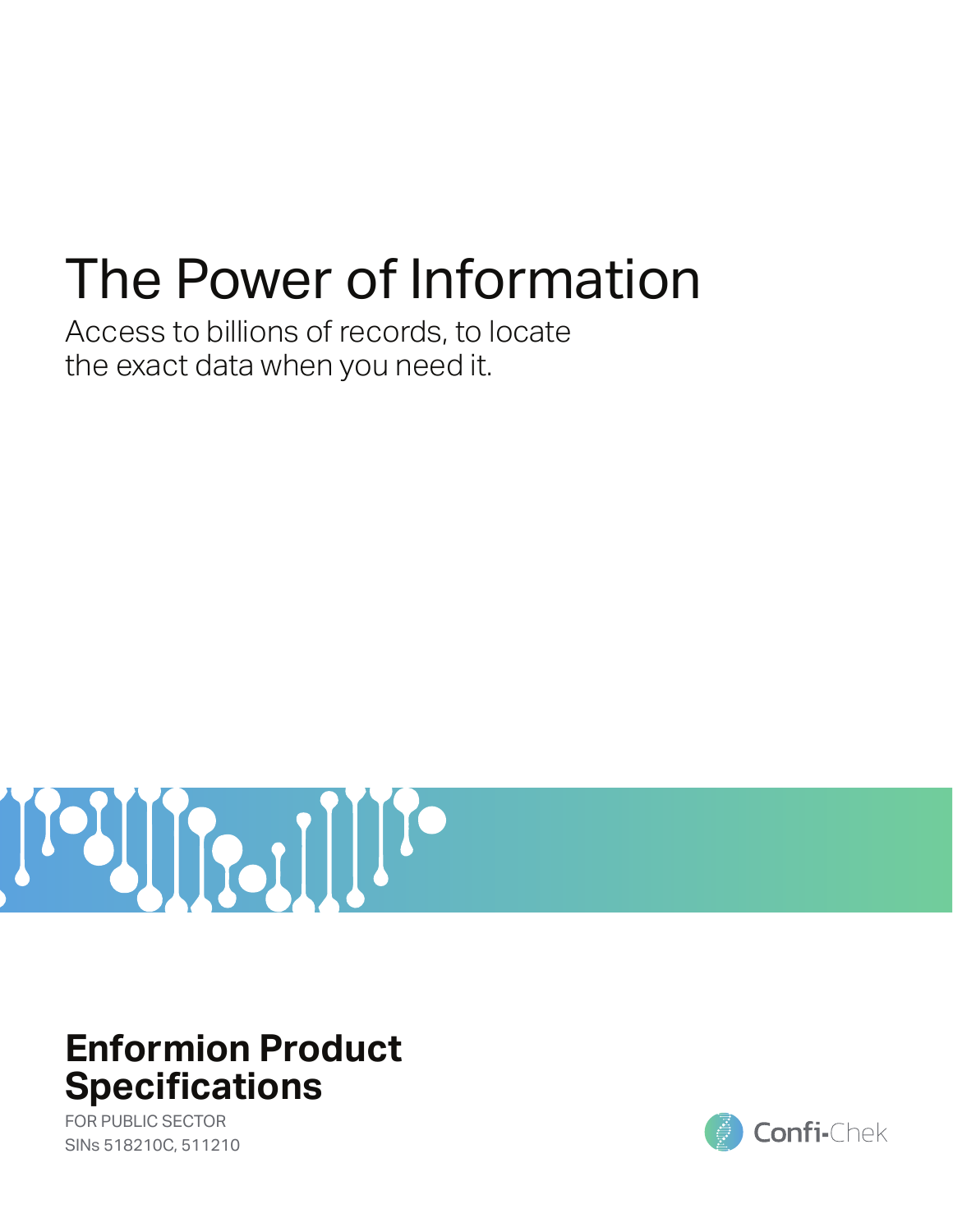## "When it comes to quality data on a budget, it's the best of both worlds" - A Recent Data Customer

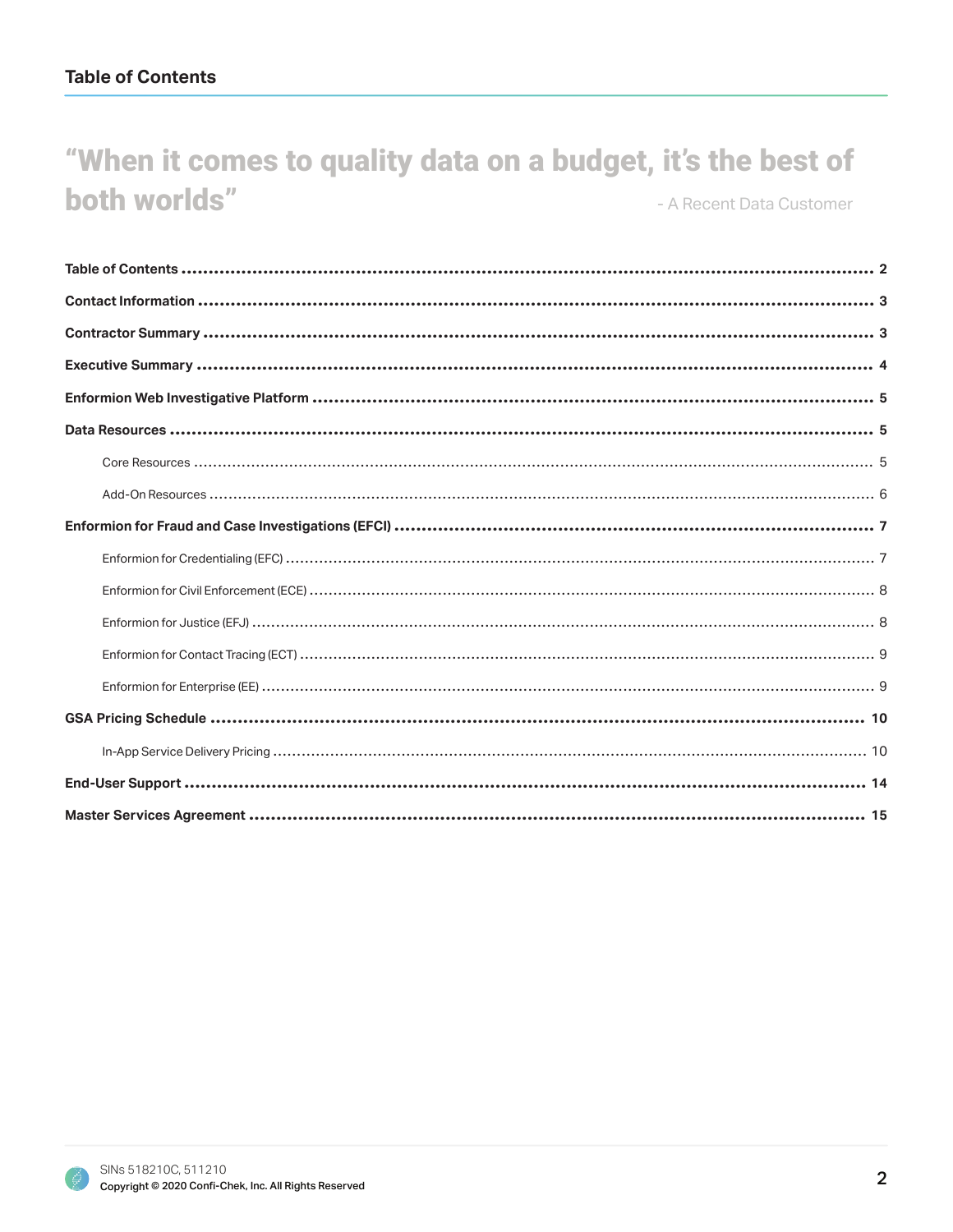## **Contact Information**

#### **Contact Information**

**Schedule Title** Information Technology (Cloud Solutions)

**Contract Number** 47QTCA19D001T

**Contract Period** Nov. 2, 2018, through Nov. 1, 2023

**Contractor** Confi-Chek, Inc. 1821 Q Street Sacramento, CA 95811

**Website** https://www.confi-chek.com

#### **Contractor Summary**

#### **Awarded Special Item Numbers**

SIN 518210C SIN 511210

NAICS 519130 - On-Line Information Services, Small Business **Secondary NAICS 518000 - Data Processing,** Hosting, Related Services, Small Business

#### **Pricing**

Please see individual product descriptions and associated pricing tables.

**Maximum Order** \$500,000

**Minimum Order** \$100

#### **Lowest Priced Models**

**SIN** 511210 **MODEL** 005-WEB-0001 Enformion for Contact Tracing \$40.30

**SIN** 518210C **MODEL** GSA-Monthly-ZERO GSA Enformion Monthly \$0.00

**Geographic Coverage** Confi-Chek provides services in all CONUS and OCONUS locations.

**Point of Production**

1821 Q Street, Sacramento, California 95811, USA

**Contact** Scott Johnson Director of Government Services

**Telephone** (855) 281-3915

**Fax** (916) 790-5891

**Email** publicsector@enformion.com **DUNS Number** 859038655

**CAGE Code** 4DBU1

**Tax Identification Number** 94-3359257

**Primary NAICS 519130** Online Information Services, Small Business

**Secondary NAICS 518000** Data Processing, Hosting, Related Services, Small Business

**Discounts** Pricing contained herein includes negotiated discounts.

**Volume Discounts** Varies for products and quantities ordered.

**Payment Terms** Net 30

**Information for Ordering Offices** No prompt payment discounts are available or offered.

**Notification that Government** purchase cards are accepted Yes.

**Government purchase cards are** accepted or not accepted above the micro-purchase threshold Yes.

**Items Produced Outside the United States** None.

**Time of Delivery** Negotiated per agency request. **Expedited Delivery** Negotiated per agency request.

**2YHzvarright Delivery** Negotiated per agency request.

**Urgent Requirements** Negotiated per agency request.

**FOB Points** Varies by services ordered.

**2**UGHunda Address See contractor address.

**Registration In CCR** Database

Registered in SAM database.

**Section 508 Compliance** Yes.

**Warranty Terms Standard** 

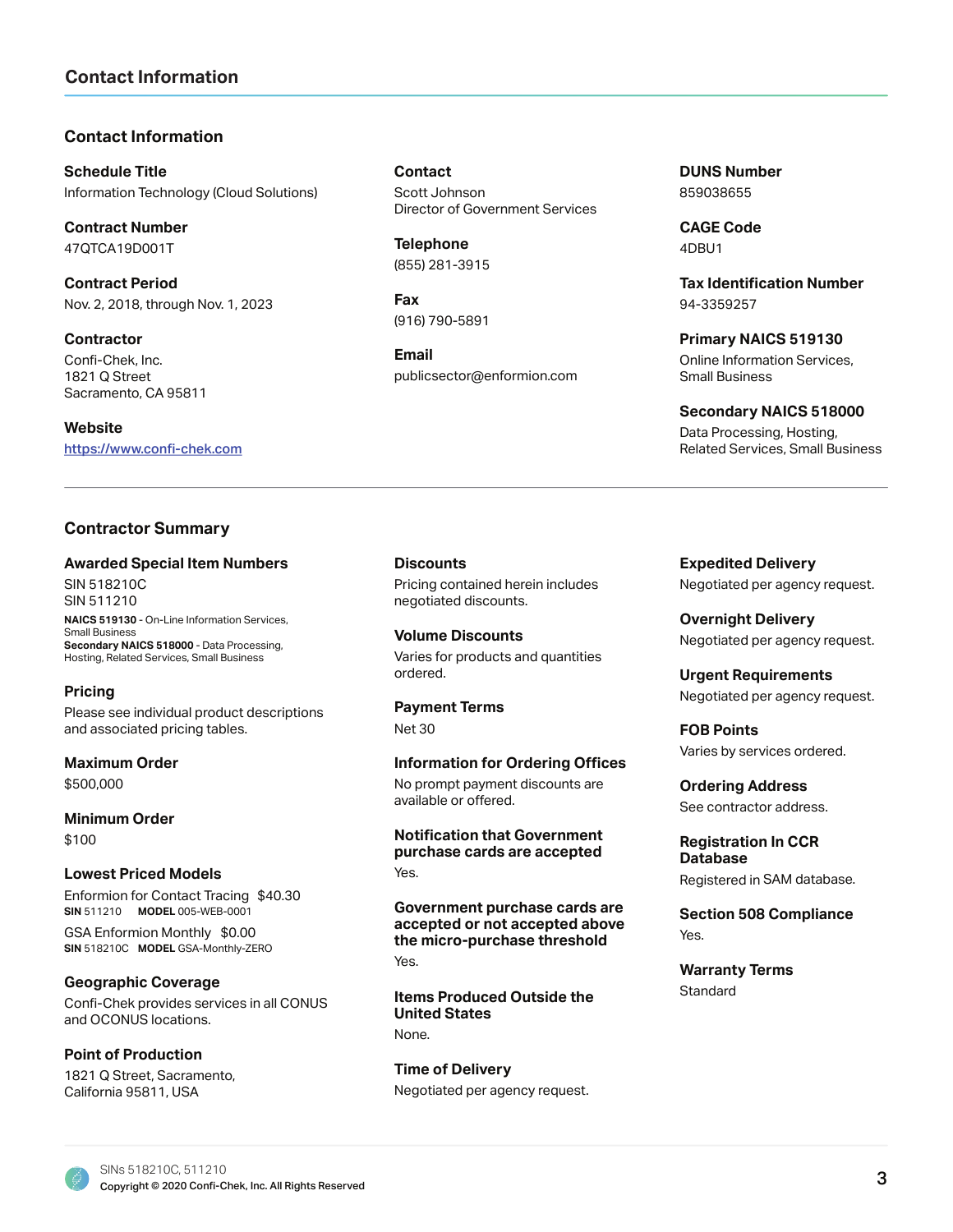

#### **About Confi-Chek, Inc.**

Founded in 2000, Confi-Chek, Inc. is a leader in the Data-as-a-Service industry. Confi-Chek's public and proprietary data sources provide data and intelligence to government and commercial organizations, with more than 6,000 data sources and 43 billion records.

Built on next-generation technology and data solutions, Confi-Chek provides powerful search technology and best-in-class innovation to deliver billions of records via the Enformion investigative web platform, API, and batch processing.

Confi-Chek partners with customers to deliver data solutions customized to their workflow. Sustaining key, long-standing strategic partnerships with a customer-centric approach, Confi-Chek offers best-of-breed data, analytics, and applications to our customers seeking insights to enhance knowledge, improve efficiencies, and better serve their clients and constituents.

The big data platform connects billions of records to build comprehensive profiles about individuals in the United States. Confi-Chek's significant data breadth consists of consumers in credit, under-banked, property records, and utility files, and more. Data includes individuals not typically found in regular credit and consumer databases, including those with limited or no credit histories. The data is matched to public records data sets, including bankruptcies, liens, criminal records, evictions, foreclosures, business data, and more.

Confi-Chek has its roots in the investigation and person locator services industry, providing data to a variety of industries, including law enforcement, investigative, debt collection, and financial services. Additional market offerings include witness locator services for law firms, tools for the detection and investigation of fraudulent activity, constituent communications, and augmentation of law enforcement and private investigator's information systems. Confi-Chek's consumer business is established as the well-known Internet brand, PeopleFinders.com, and continues to enjoy strong commercial success.

Confi-Chek employs best-in-class information and cybersecurity practices, including next-generation firewall systems, minimum access network provisioning for employees, and multi-factor authentication to internal corporate policies and resources.

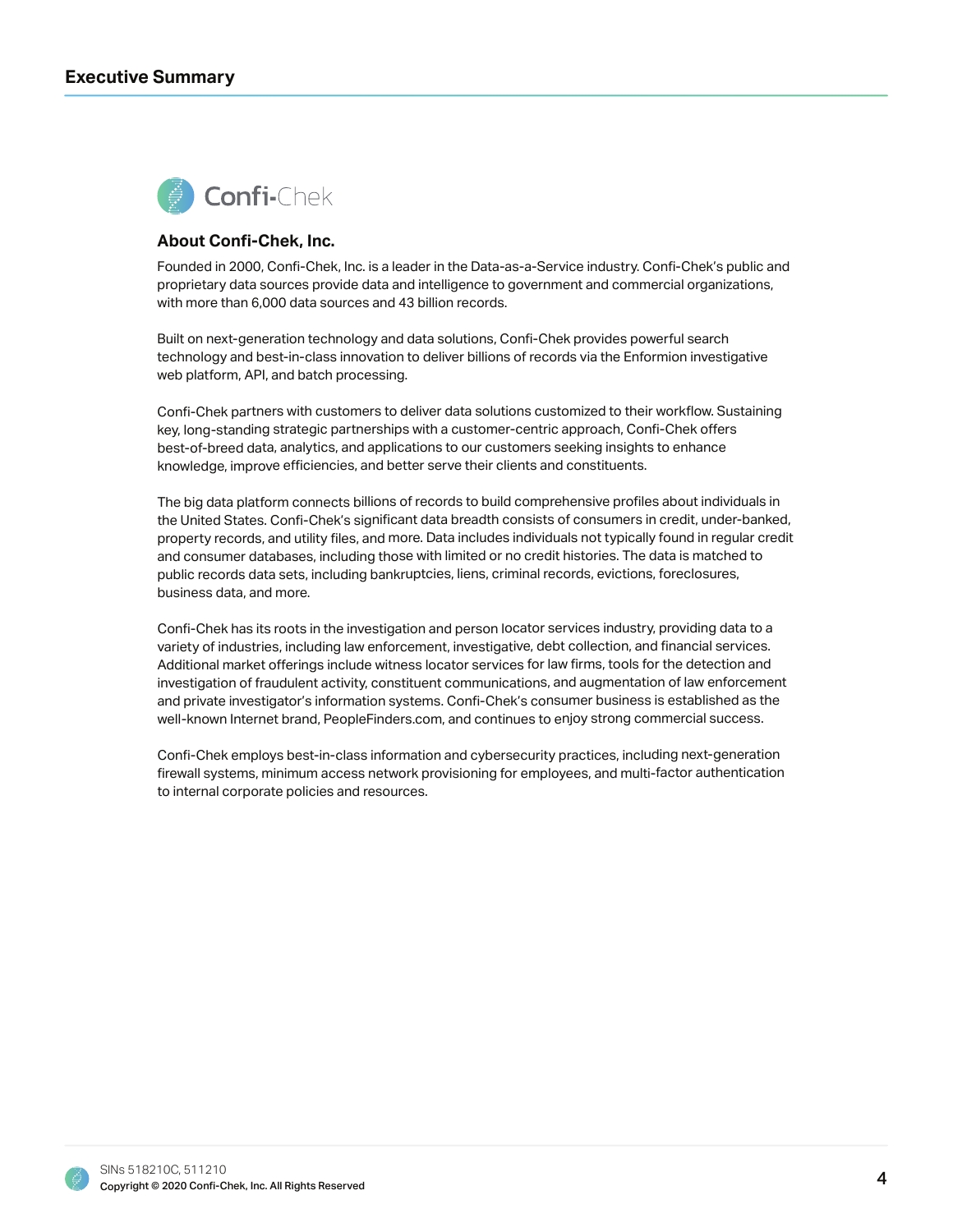### **The Enformion Investigative Web Platform**

Confi-Chek offers the Enformion investigative web portal on the GSA Schedule 70 contract with transactional and flat-rate pricing options.

#### Web Application Portal

Confi-Chek offers the Enformion investigative web portal on the GSA Schedule 70 contract with five flat-rate and two transactional subscription pricing models. Data access via Application Program Interface (API) and Batch File Exchange (Batch) is available with any subscription selection, in addition to the web application portal.

The data content for each subscription pricing model is identical. The pricing alternatives serve different anticipated usage volumes, customer needs, and budget.

Pricing discounts are offered and quoted based on the volume and length of the subscription.

#### Data Resources

The following are descriptions of the various Core Resources and available Add-On Resources. Data and reports are searchable by multiple inputs, including name, address, phone number, SSN, DOB, and more.

#### Core Resources

#### **3UHPLANDIG STATES IN A SUBSET OF STATES IN A SUBSET OF STATES IN A SUBSET OF STATES IN A SUBSET OF STATES IN A SUBSET OF STATES IN A SUBSET OF STATES IN A SUBSET OF STATES IN A SUBSET OF STATES IN A SUBSET OF STATES IN A**

With coverage of over 95% of US Population, includes current and 40-year historical addresses, emails, phone numbers, relatives, associates, and SSNs, DoBs.

#### **Comprehensive Person Report**

Person addresses, AKA's, aircraft, arrests, assessor, bankruptcies, birth, criminal, DBA/FBN, DEA licenses, death, deeds, divorce, email addresses, evictions, foreclosures, judgments, liens, neighbors, phone numbers, professional licenses, relatives/associates, nationwide criminal, traffic, US corporations.

#### **Vehicle (Aircraft, Auto, Vessel) Reports <b>8. Criminal Record - Nationwide**

Registered aircraft/vehicles/vessels, searchable by the owner, address of registration record, SSN, or registry tag number with variances by individual state regulation.

#### **Property Records**

All current and previous real property owned, with assessor and deed records for each, including valuation models: more than 3,000 counties covered nationwide.

Executives, affiliated businesses, corporate bankruptcies, status of their corporate filings and annual disclosures, DBAs, and more. Liens and UCC filings are also available and included if relevant.

Covers nationwide UCC filings and UCC liens with identified companies, business owners, financial scores, and more. More than 38MM records added monthly.

Instantly locate owners of phone numbers, including mobile, landline, VOIP, with more than 600MM phone numbers.

#### **Public Records Search**

Comprehensive details based on publicly available records, including bankruptcy, liens, judgments, criminal records, evictions, foreclosures, property records, and more. This search is included in a Comprehensive Person Report.

Nationwide arrests, criminal convictions, sex offender, traffic, and wants & warrants, OFAC; more than 600MM offense and offender records.

#### **SSN Verification**

History of all individuals with a provided Social Security Number associated with the record.

#### US Corporate Filing Records **86 and 1998 Corporate Records** - New Business Records

Franchise relationships, and other affiliated links such as common registration agents or officers.

#### **8. By COLORGIA III STATES AND RESERVE ASSESSED TO Professional Licenses and DVCC Filings & Liens**

A unique data set of aggregated professional board-issued licenses.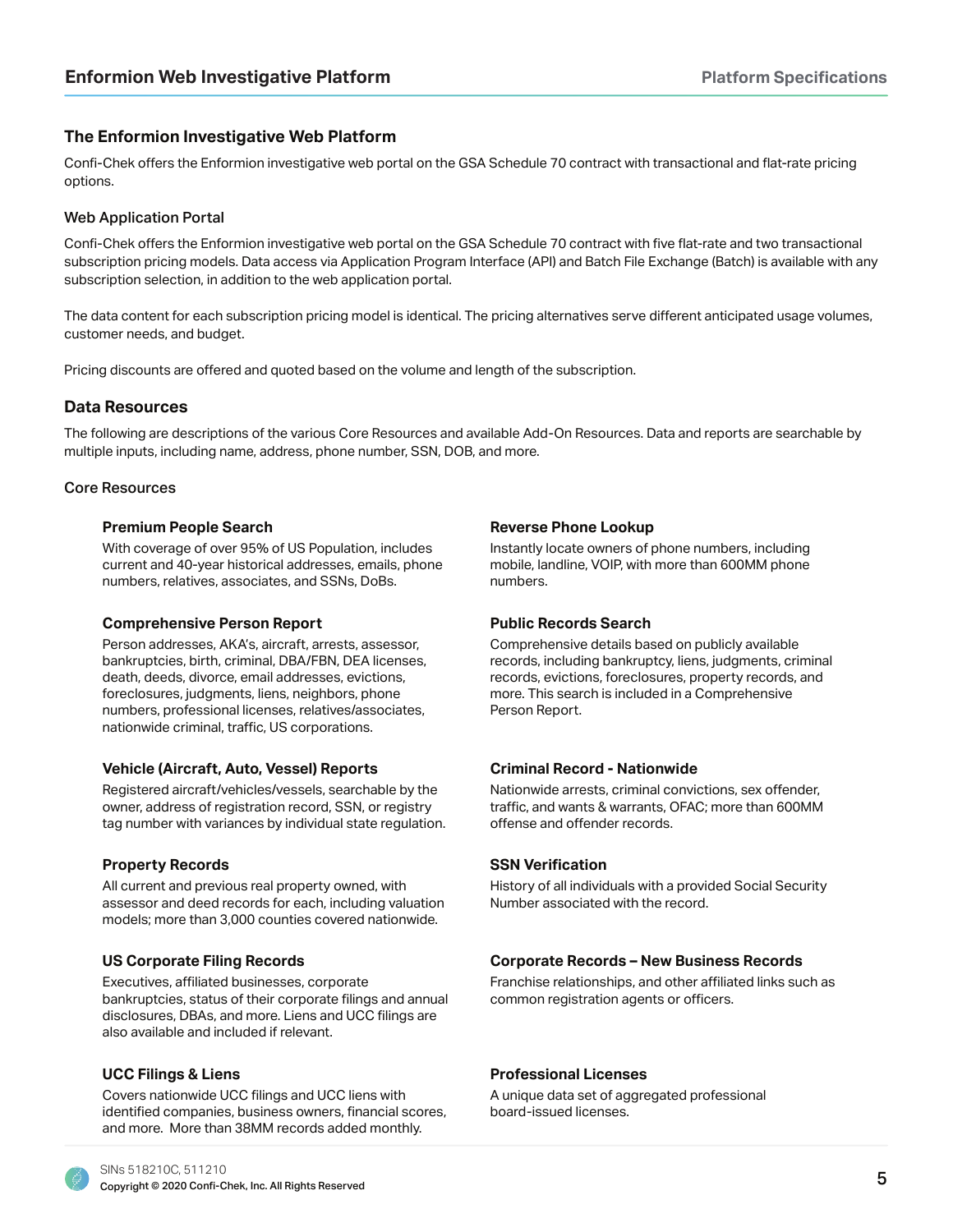#### **DEA Licenses**

Drug Enforcement Administration (DEA) license and the Patriot Act list statuses. registration number issued to a health care provider allowing the provisioning of prescriptions for controlled substances.

#### **Identity Verification**

Using PII data, users can instantly verify identity and score accuracy using names, address, phone number, SSN, DOB.

#### **Bankruptcy Records**

Access more than 32 million bankruptcy records and covering 50 states with details including case number, chapter type, disposition, assets, attorney names, courts, debtors, and more.

#### **Judgments**

With more than 100M records in the U.S., judgment include records for all 50 states with debtor records, total lien/judgment data.

#### **Eviction Records**

Eviction records cover all 50 states, with details related to each eviction record.

#### Add-On Resources

An exhaustive search of an individual's social media accounts, records, postings and "footprints" around the web.

#### **Real-Time Incarceration Records**

Access to real-time incarceration data available on the Enformion investigative web platform.

#### **Data Alerts and Monitoring the Custom Data Products Custom Data Products**

Continuous monitoring of persons of interest can be added with alerts highlighted when records change, and when new records are added.

#### **Patriot Act**

#### **Workplace: People at Work**

Locate a person's employment history with self-reported records, including company name, address, dates, and historical records.

#### **Liens**

Involuntary liens include tax liens with more than 90 million records. Details include access to more information associated with each lien, petitioner, respondent, tax lien dates, and more.

#### **Pre-Foreclosure Records**

Pre-foreclosure records include nationwide coverage with details of dates, names, loan amounts, defaults, and more.

#### **Relatives and Associates**

Locate relatives and associates with 40 years of address and telephone number histories, including shared residences.

#### **Deceased Records**

With more than 100M deceased records, data is updated regularly and flagged to the unique person records with date of death.

#### **6** Social Media Report **18 August 2015** 1996 **19Hz Vehicle Registration Records**

Single-state search of an individual's driver record; fees vary by state.

#### **Comprehensive Business Credit Reports**

Access to comprehensive business credit reports available on the Enformion investigative web platform.

Custom integration of Confi-Chek and third-party data.

#### **Risk Indicators**

With each record searched and presented either via the online investigative platform, API or batch, flags are set to identify derogatory indicators as well as asset integrators, including:

- $\blacktriangleright$  Bankruptcies
- ▶ Criminal Records
- $\blacktriangleright$  Liens **Judgments**
- $\blacktriangleright$  Evictions
- **Foreclosures**
- **Property Ownership**
- **Professional Licenses**
- **Driver's License Number**
- $\blacktriangleright$  Workplace Data
- **Business Records**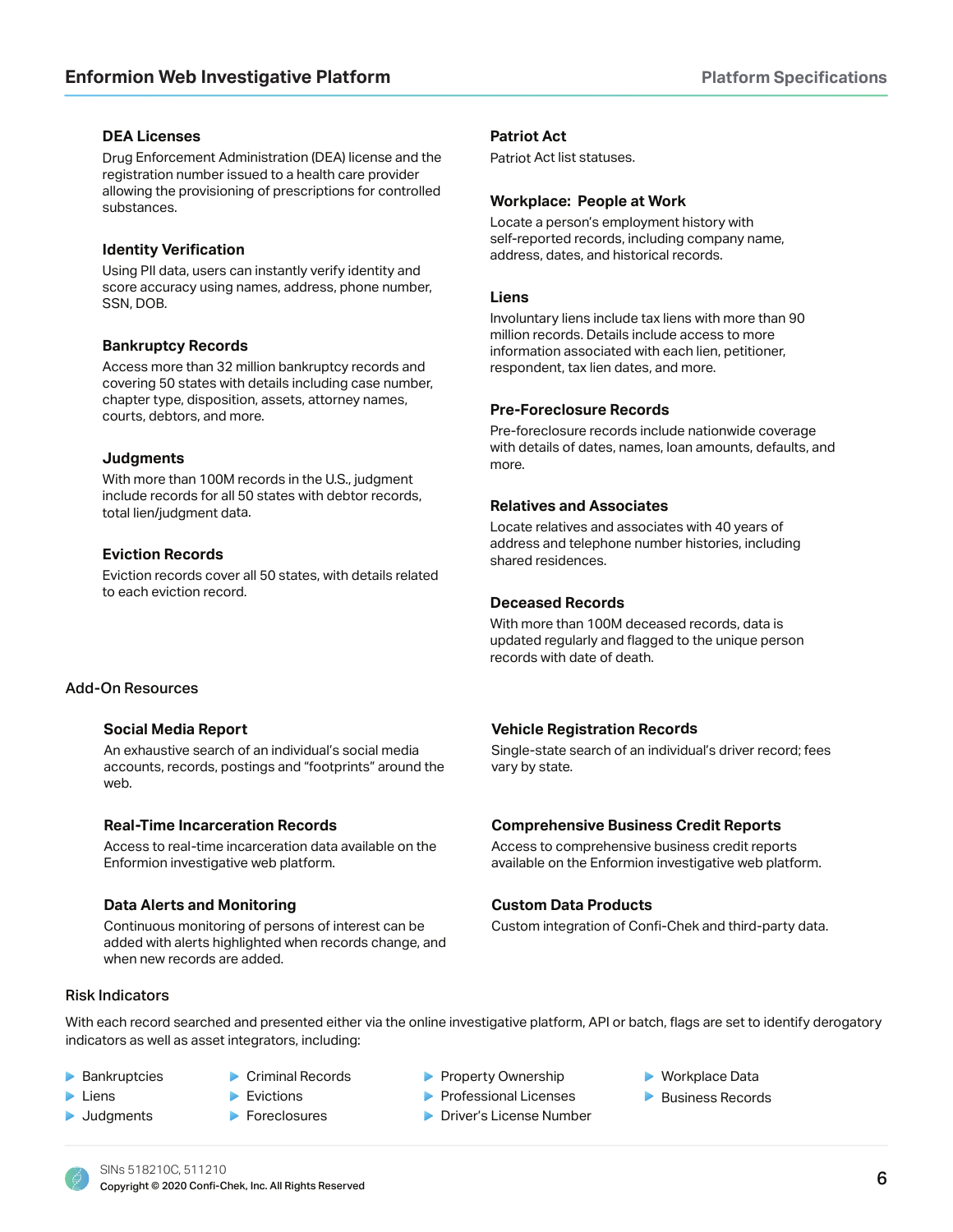## **Enformion for Fraud and Case Investigations (EFCI)**

The EFCI Suite offers four pre-bundled packages to choose from, each with flat-rate subscription pricing.

Enformion for Fraud and Case Investigations equips civilian, government, and armed services professionals with the tools and data they need to:

- **Locate people**
- $\blacktriangleright$  Investigate individuals
- **D** Uncover assets
- **Investigate businesses**
- **Detect fraud**
- $\blacktriangleright$  Uncover associate linkages between people and businesses

**Enformion for Contact Tracing (ECT)** 

The platform streamlines investigative processes to improve efficiency. Four pre-configured solutions are offered, as well as the customizable and flexible Enformion Enterprise package, for unique requirements.

These packages include:

- Verify Identities and Mitigate Risk **Enformion for Credentialing (EFC)**
- **Enformion for Civil Enforcement (ECE)** 
	- Customizable Solutions to Meet a Wide Variety of Business **Requirements Enformion for Enterprise (EE)**

Locate Individuals Possibly Exposed to a Contagious Disease

Investigate Leads, Cases, and Persons of Interest **Enformion for Justice (EFJ)** 

Reduce Entitlement Program Fraud and Waste

## **Enformion for Credentialing (EFC)**

Government customers require accurate identity verification and risk indicators to make efficient identity and credentialing adjudicative decisions.

EFC provides agencies specialized data to verify individuals' identity and risk indicators before the issuance of access credentials. Identity Verification is included in the EFC product suite.

In the past, such investigations required manual research and verifications to organize the relevant facts of the subject's history to render a decision. Enformion accelerates credentialing examinations with accurate data you can trust. Our data will help to speed up the verification process, as well as ensure authorized individuals' expedient access.

With EFC, access is provisioned to Enformion's comprehensive Premium People Search, with Identity Verification and risk indicator data. EFC services can also be accessed via API integration and batch processing.

What's Included:

#### **Base Contact Information:**

- ▶ Current address
- Phone numbers (mobile, landline, VOIP)
- Email addresses
- $\blacktriangleright$  AKAs
- $\blacktriangleright$  SSN verification
- DOB verification
- $\blacktriangleright$  Identity Verification

#### **Comprehensive Data Attributes:**

- $\blacktriangleright$  Bankruptcies
- **Liens**
- **Judgments**
- **Foreclosures**
- **Evictions**
- Nationwide criminal records
- **Property ownership**

#### **Available Data Access:**

- $\blacktriangleright$  A web platform for manual searches with seat pricing
- ▶ Customized Batch Processing for high-volume demands
- API access services for integration with third-party identity verification applications

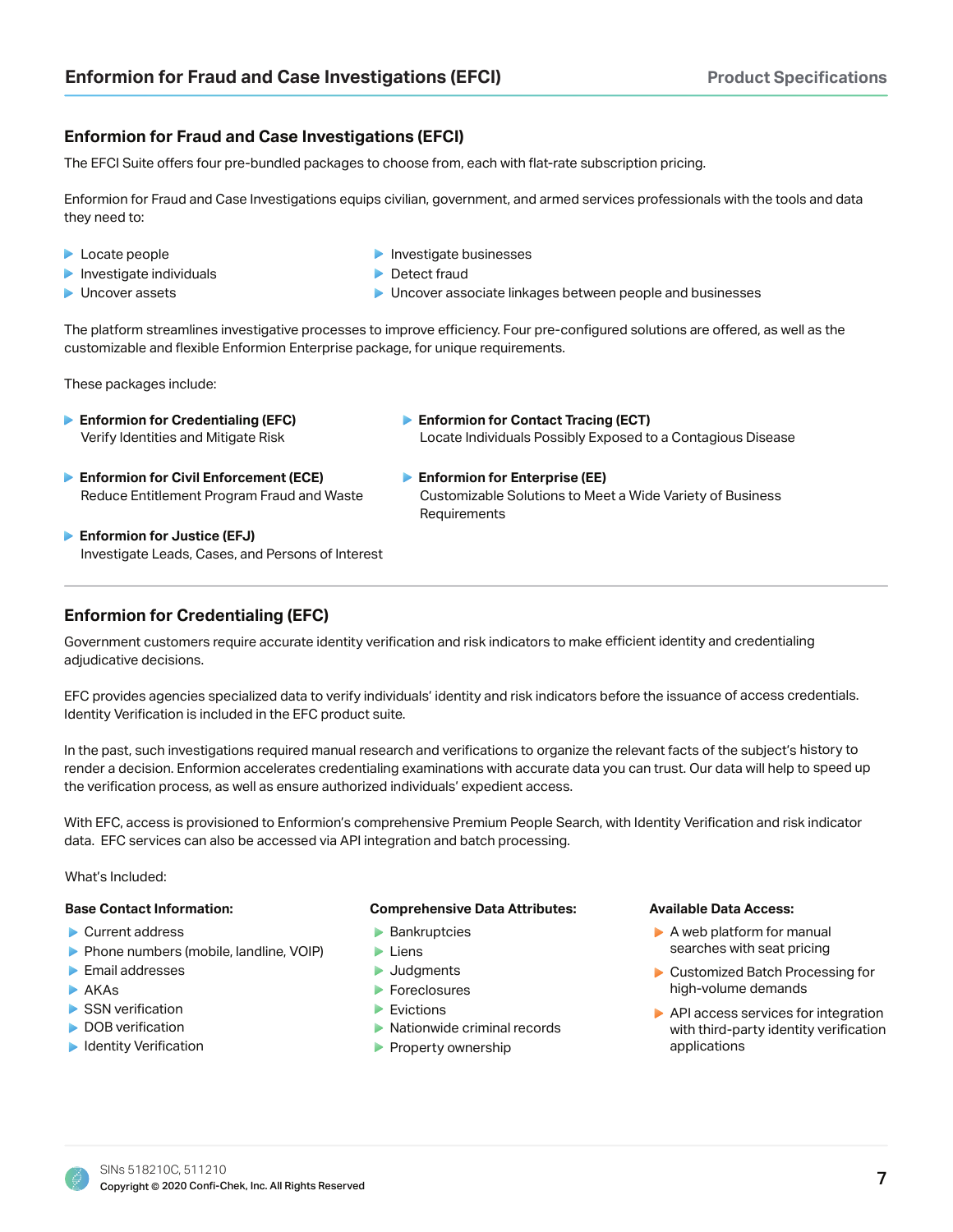#### **Enformion for Civil Enforcement (ECE)**

ECE serves the needs of government agencies that investigate or adjudicate claims for entitlements, benefits, welfare programs, or environmental regulations.

Government subsidies, welfare, health, and other benefits programs are there to help those in need. Reducing fraud and waste is a critical part of maintaining program integrity.

The data available through ECE is invaluable to those that deal with entitlement fraud and waste as it relates to social benefits, including:

- Pension and retirement
- Environmental enforcement
- $\blacktriangleright$  Health & Human Services
	- $\blacktriangleright$  Tax & Revenue  $\blacktriangleright$  Provider claims fraud
- $\blacktriangleright$  Healthcare benefits **Demployment claims**
- Medicaid dual enrollment
- ▶ Women, Infants, and Children (WIC) vendor adjudication
- Pretrial discovery

ECE can help detect the incidence of fraud and waste more quickly than traditional modes of investigation, with instant access to premium data.

What's Included:

#### **Base Contact Information:**

- ▶ Current address
- Phone numbers (mobile, landline, VOIP)
- $\blacktriangleright$  Known relatives and associates
- $\blacktriangleright$  AKAs
- Property ownership and records
- Business and place of employment records

#### **Comprehensive Data Attributes:**

- $\blacktriangleright$  Bankruptcies
- $\blacktriangleright$  Liens
- **Judgments**
- **Foreclosures**
- $\blacktriangleright$  Evictions
- Nationwide criminal records

#### **Available Data Access:**

- $\blacktriangleright$  A web platform for manual searches with seat pricing
- ▶ Customized Batch Processing for high-volume demands

Emergency management

**Enformion for Justice (EFJ)** 

EFJ provides criminal justice and national security agencies with quick access to the investigative tools and resources they need to locate persons of interest and develop investigatory leads.

The software, tools, and data bundled in EFJ can benefit users like:

- ▶ Departments of Justice
- $\blacktriangleright$  State police
- State prosecutors  $\blacktriangleright$  Tax courts
- $\blacktriangleright$  Public Safety offices ▶ Correctional institutions
- **Armed Services**
- Homeland Security
- Private sector legal defense

With ease of use and instantaneous data retrieval, EFJ pinpoints a person's contact information, last known residence, personal relationships, business entanglements, tangible assets, and contextual information found via social media searches and data retrieval.

What's Included:

#### **Base Contact Information:**

- ▶ Current address, with 40-year historical data
- Phone numbers (mobile, landline, VOIP)
- $\blacktriangleright$  Known relatives and associates
- $\blacktriangleright$  Email addresses
- AKAs
- Property ownership and records
- $\blacktriangleright$  Workplace: place of employment records
- $\blacktriangleright$  Professional licenses
- **Business Records**

#### **Comprehensive Data Attributes:**

- $\blacktriangleright$  Bankruptcies
- $\blacktriangleright$  Liens
- **Judgments**
- **Foreclosures**
- **Evictions**
- Nationwide criminal records
- Real-Time Incarceration Search Packs
- $\blacktriangleright$  Social Media Records Packs
- **D** UCC Filings & Liens

#### **Available Data Access:**

- $\blacktriangleright$  A web platform for manual searches with seat pricing
- ▶ Customized Batch Processing for high-volume demands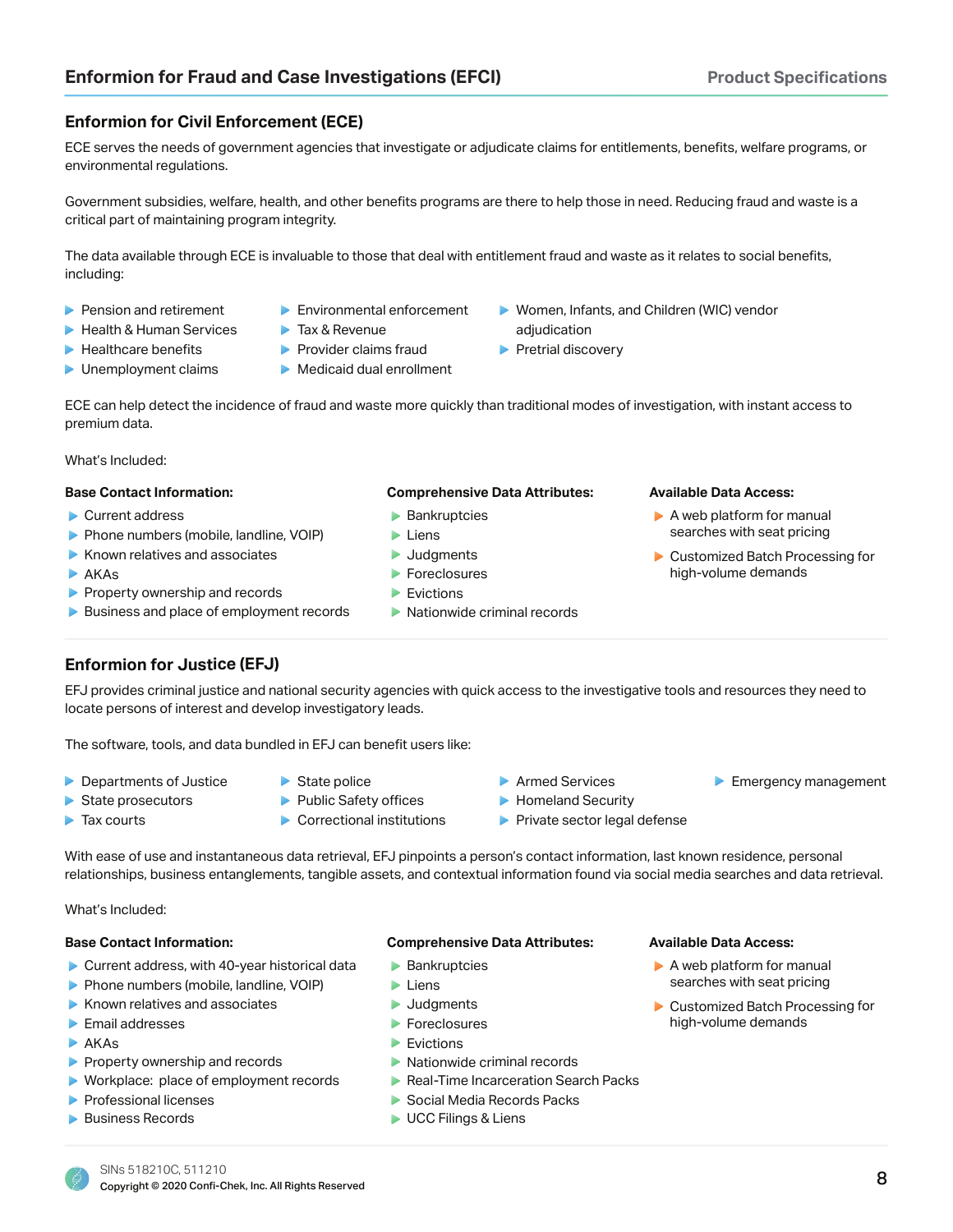### **Enformion for Contact Tracing (ECT)**

ECT provides an immediate starting point for public health and disaster relief workers to quickly identify a subject's network of family, friends, neighbors, and work associates.

When a victim presents with a highly contagious disease, such as COVID-19, public health workers must act quickly to identify the other individuals with whom the subject has been in recent contact. Beginning by identifying friends, family members, and close neighbors is critical for effective contact tracing.

Enformion combines personal relationship information with skip-tracing data to quickly reach those potentially affected individuals.

And with support for in-office researchers and field workers alike, the Enformion platform is compatible with all major desktop web browsers and mobile devices.

**Comprehensive Data Attributes:** 

[not included in package]

What's Included:

#### **Base Contact Information:**

- Current address/location
- $\triangleright$  Current phone numbers mobile and landline
- $\blacktriangleright$  Known relatives and associates
- $\blacktriangleright$  Place of work information
- $\blacktriangleright$  Neighbor information

#### **Enformion for Enterprise (EE)**

EE combines unlimited core data services with the flexibility to add additional databases or features. Confi-Chek offers our Enformion Enterprise package as a starting point for customized service delivery to meet customer requirements for unique combinations of search and database access features.

And with support for in-office researchers and field workers alike, the Enformion platform is compatible with all major desktop web browsers and mobile devices and includes comprehensive data, covering more than 95% of the U.S. population.

What's Included:

#### **Base Contact Information:**

- $\blacktriangleright$  Current address
- ▶ Phone numbers (mobile, landline, VOIP)
- $\blacktriangleright$  Known relatives and associates
- $\blacktriangleright$  AKAs
- Property ownership and records
- Business and place of employment records

#### **Comprehensive Data Attributes:**

- $\blacktriangleright$  Bankruptcies
- $\blacktriangleright$  Liens
- **Judgments**
- $\blacktriangleright$  Foreclosures
- $\blacktriangleright$  Evictions
- $\blacktriangleright$  Nationwide criminal records

#### **Available Data Access:**

**Available Data Access:** 

 $\blacktriangleright$  A web platform for manual searches with seat pricing

Customized Batch Processing for high-volume demands

- $\blacktriangleright$  A web platform for manual searches with seat pricing
- Customized Batch Processing for high-volume demands

| <b>Part Number</b> | <b>Product Name</b>                  | <b>GSA SIN</b> | <b>Monthly Price Per Seat, Including IFF</b> |
|--------------------|--------------------------------------|----------------|----------------------------------------------|
| 002-WEB-0001       | <b>Enformion for Credentialing</b>   | 511210         | \$50.38                                      |
| 003-WEB-0001       | Enformion for Civil Enforcement      | 511210         | \$61.46                                      |
| 004-WEB-0001       | Enformion for Justice                | 511210         | \$109.82                                     |
| 005-WEB-0001       | <b>Enformion for Contact Tracing</b> | 511210         | \$40.30                                      |
| 001-WEB-0001       | <b>Enformion for Enterprise</b>      | 511210         | \$72.54                                      |

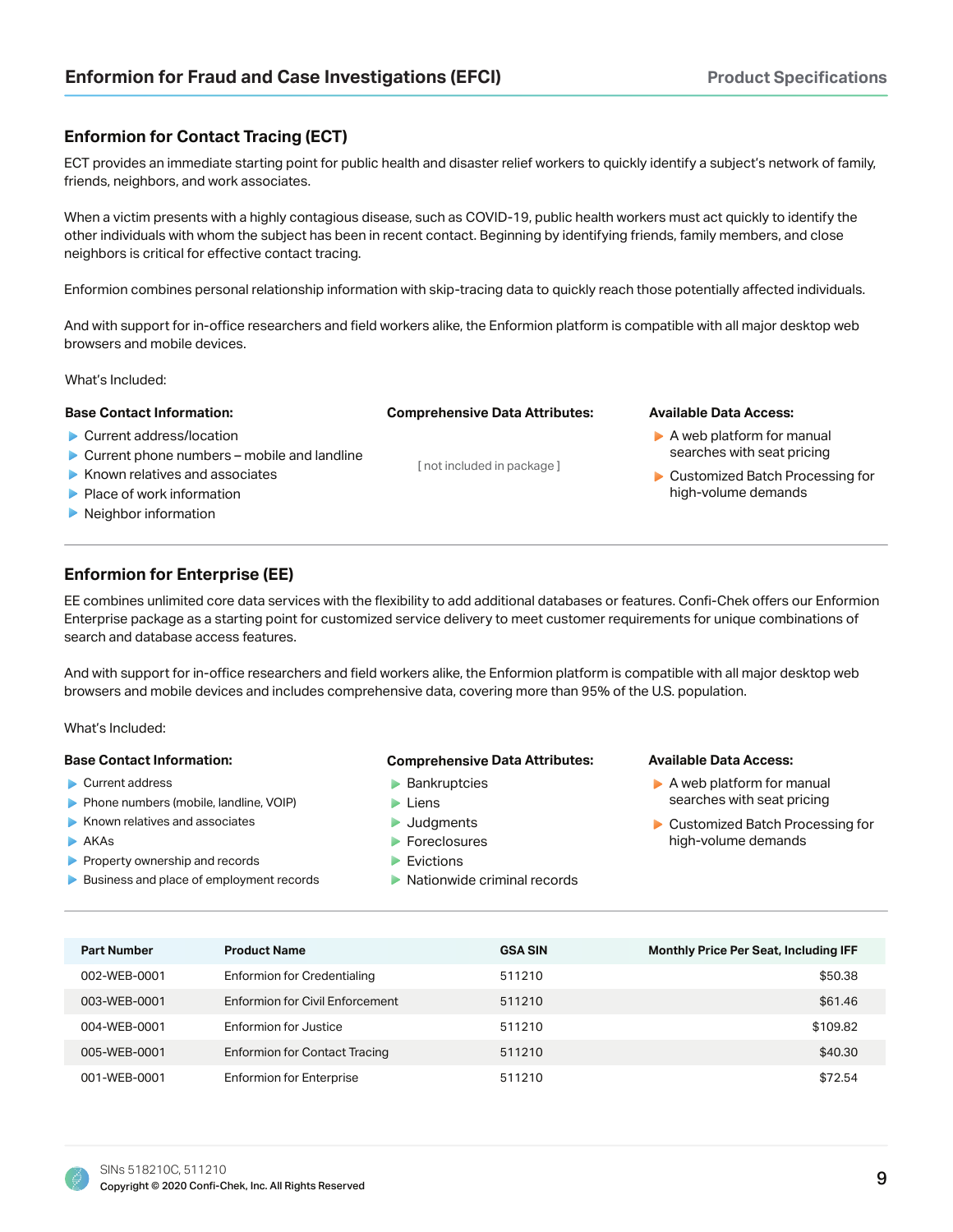### **GSA Pricing Schedule**

Enformion transactional access is offered for interactive data discovery, data mining, and reporting. API and batch file access options are also available with volume-based discounting.

#### Web Application Portal

Our Enformion investigative web portal (Enformion online platform) subscription is offered with two transactional pricing models. The data content for each subscription pricing model is identical.

The GSA Monthly Zero features our base GSA-negotiated query and reporting in-app usage fees but does not have a monthly minimum fee.

The GSA Monthly 25 includes a sizable discount for each in-app query and reporting fee for a \$25.00 monthly commitment per seat. The \$25.00 monthly fee is credited to in-app usage incurred monthly; any surplus does not roll over to the following month.

| <b>Part Number</b> | <b>Product Name</b>          | <b>GSA SIN</b> | <b>Monthly Price Per Seat, Including IFF</b>  |
|--------------------|------------------------------|----------------|-----------------------------------------------|
| GSA-Monthly-25     | <b>GSA Enformion Monthly</b> | 518210C        | \$25.19, Subject to In-App Additional Pricing |
| GSA-Monthly-ZERO   | <b>GSA Enformion Monthly</b> | 518210C        | \$0.00, Subject to In-App Additional Pricing  |

## In-App Service Delivery Pricing (GSA Monthly Zero and Monthly 25 Only)

| <b>Service</b>                                    | <b>Description</b>                                                                                                                                                                                   | <b>GSA Monthly Zero</b> | <b>GSA Monthly 25</b> |
|---------------------------------------------------|------------------------------------------------------------------------------------------------------------------------------------------------------------------------------------------------------|-------------------------|-----------------------|
| Comprehensive Person Report                       | A comprehensive Background Report including person details,<br>bankruptcies, liens, judgments, criminal records, evictions, property<br>records, pre-foreclosure, business records, deceased records | \$3.48                  | \$3.17                |
| Premium Person Search                             | Current Locator and Contact Information Report including full names,<br>addresses, phones, emails relatives, associates, DOB, and SSN                                                                | \$0.70                  | \$0.63                |
| Real Property-Combined Search                     | Comprehensive Report for a Provided Property Address or APN<br>including mortgage, open liens, property values and more                                                                              | \$1.39                  | \$1.27                |
| <b>Assessor Property Records</b>                  | <b>County Assessor Data</b>                                                                                                                                                                          | \$1.39                  | \$1.27                |
| Deeds Records                                     | Records of Property Deeds records                                                                                                                                                                    | \$1.39                  | \$1.27                |
| <b>SSN Verifier Plus</b>                          | Verifies Social Security Number Provided                                                                                                                                                             | \$0.17                  | \$0.16                |
| Bankruptcy, Lien, Judgement<br>Records - combined | Comprehensive Debt Records including details Bankruptcy, Liens,<br>Judgements records                                                                                                                | \$2.09                  | \$1.90                |
| <b>Bankruptcy Records</b>                         | Filing and Discharge Dates of Bankruptcy                                                                                                                                                             | \$0.70                  | \$0.63                |
| <b>Eviction Records</b>                           | Nationwide Eviction Case Records                                                                                                                                                                     | \$0.70                  | \$0.63                |
| Pre-Foreclosure Records                           | Real Property Pre-Foreclosure Records                                                                                                                                                                | \$0.70                  | \$0.63                |
| <b>Tax Lien Records</b>                           | Unpaid tax lien information                                                                                                                                                                          | \$0.70                  | \$0.63                |
| Civil Judgments                                   | Civil Case Judgment Records                                                                                                                                                                          | \$0.70                  | \$0.63                |
| <b>Criminal Records</b>                           | State/Local/Federal Criminal Records including felonies, misdemeanors,<br>wants, warrants, sex offender, OFAC/blacklist, warrants, arrests                                                           | \$3.48                  | \$3.17                |
| <b>Arrest Records</b>                             | State/Local/Federal Arrest Records                                                                                                                                                                   | \$0.70                  | \$0.63                |
| Prohibited Party / Terrorism<br>Search (OFAC)     | OFAC prohibited parties list                                                                                                                                                                         | \$0.35                  | \$0.32                |

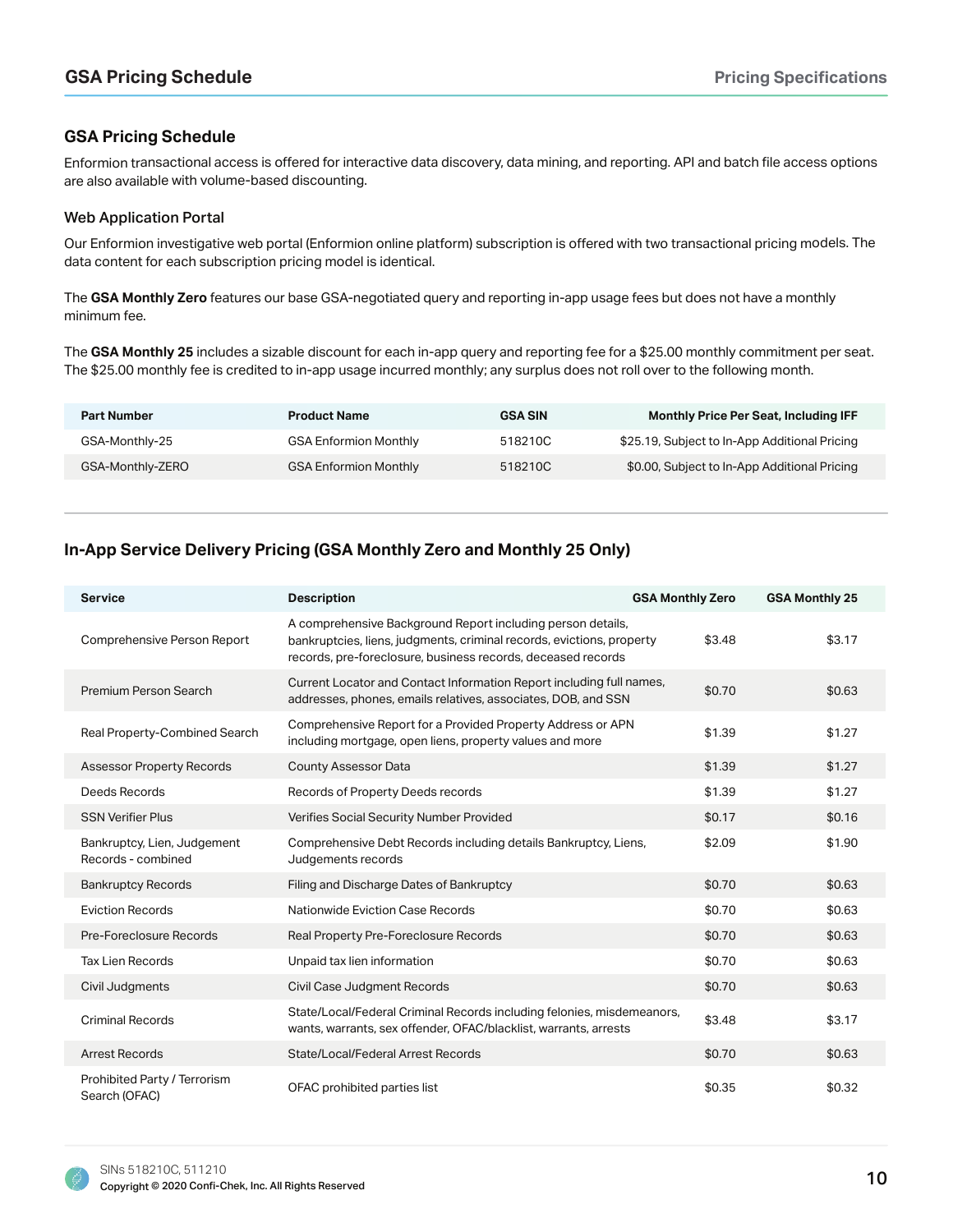## **\*658 A Pricing Schedule 3ULFLQ 3ULFLQ 3ULFLQ 3ULFLQ 3ULFLQ 3ULFLQ 3ULFLQ 3ULFLQ**

| <b>Service</b>                  | <b>Description</b>                                                                                                            | <b>GSA Monthly Zero</b> | <b>GSA Monthly 25</b> |
|---------------------------------|-------------------------------------------------------------------------------------------------------------------------------|-------------------------|-----------------------|
| <b>Traffic Records</b>          | Nationwide Traffic Records                                                                                                    | \$0.35                  | \$0.32                |
| <b>National Warrants</b>        | Nationwide Criminal Wants/Warrants                                                                                            | \$0.35                  | \$0.32                |
| <b>Criminal Profile</b>         | Comprehensive Criminal Record Report                                                                                          | \$5.21                  | \$4.76                |
| <b>Combined Business Search</b> | Comprehensive business reports from US Corporations, new<br>business filings and UCC filings                                  | \$2.09                  | \$1.90                |
| DBA / FBN Records               | New business filings database including Corporate and business<br>Doing Business As (DBA) and Fictitious Business Names (FBN) | \$0.70                  | \$0.63                |
| FEIN-Tax ID Records             | Federal Employer ID Records                                                                                                   | \$0.70                  | \$0.63                |
| U.S. Corporation Records        | US Corporation Registration sources from Secretary of State filings                                                           | \$0.70                  | \$0.63                |
| <b>Workplace Records</b>        | Place of Employment Records, self-reported                                                                                    | \$1.74                  | \$1.59                |
| Social Media Search             | Real-time Internet search additional social media profiles, and<br>related website content                                    | \$6.95                  | \$6.88                |
| Mini Profile                    | Person Profile report                                                                                                         | \$1.04                  | \$0.95                |
| Neighborhood Profile            | Search by address to return Neighbors                                                                                         | \$0.70                  | \$0.63                |
| <b>Shared Residence Report</b>  | Identification of Shared Residence Address of Individuals                                                                     | \$0.70                  | \$0.63                |
| <b>DEA Licenses</b>             | <b>DEA Controlled Substance Licenses</b>                                                                                      | \$0.70                  | \$0.63                |
| Hunting & Fishing Licenses      | Hunting and Fishing License Holders                                                                                           | \$0.35                  | \$0.32                |
| Pilot's Licenses                | <b>FAA Pilot's Licenses</b>                                                                                                   | \$0.70                  | \$0.63                |
| Professional Licenses           | State Professional License Issue                                                                                              | \$0.70                  | \$0.63                |
| All Docket                      | All Court Docket Records                                                                                                      | \$2.78                  | \$2.54                |
| Appellate Docket                | US Appeals Court Docket                                                                                                       | \$0.70                  | \$0.63                |
| <b>Bankruptcy Docket</b>        | <b>US Bankruptcy Court Docket</b>                                                                                             | \$1.39                  | \$1.27                |
| <b>Federal Civil Docket</b>     | <b>US Civil Case Docket</b>                                                                                                   | \$1.39                  | \$1.27                |
| <b>Federal Criminal Docket</b>  | <b>US Federal Criminal Record</b>                                                                                             | \$1.39                  | \$1.27                |
| Sex Offender Records            | National Sex Offender Registry                                                                                                | \$0.35                  | \$0.32                |
| <b>Birth Records</b>            | Stand-alone search of birth records                                                                                           | \$0.35                  | \$0.32                |
| Death Records                   | Stand-alone search of deceased records                                                                                        | \$0.17                  | \$0.16                |
| Divorce Records                 | Stand-alone search of divorce records                                                                                         | \$0.35                  | \$0.32                |
| Marriage Records                | Stand-alone search of marriage records                                                                                        | \$0.17                  | \$0.16                |
| Premium Profile Report          | Premium Person Profile Record                                                                                                 | \$3.48                  | \$3.17                |
| Telephone / Cell Phone Report   | Nationwide Landline and Mobile Phone Numbers for the Subject                                                                  | \$2.09                  | \$1.90                |
| <b>Aircraft Records</b>         | <b>Aircraft Registration</b>                                                                                                  | \$0.70                  | \$0.63                |
| Domain Registrations            | Internet Domain Name Registrations                                                                                            | \$0.35                  | \$0.32                |
| Vehicle Ownerships              | Motor Vehicle Ownership records                                                                                               | \$1.39                  | \$1.27                |
| <b>Vessel Records</b>           | Vessel Registration Information                                                                                               | \$0.70                  | \$0.63                |

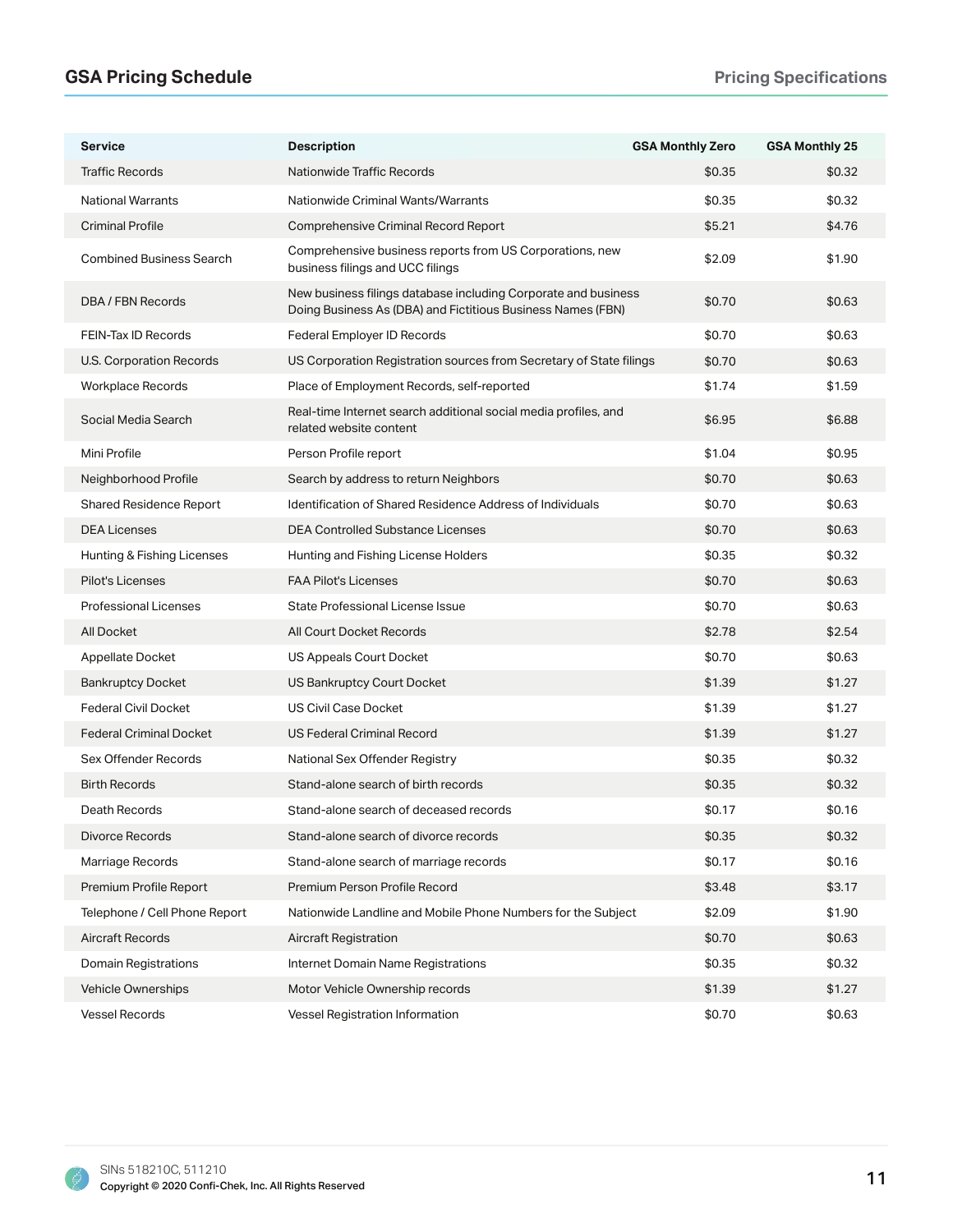#### Available Add-Ons

Confi-Chek offers search and reporting of our Core Resources to our government customers on an unlimited basis, at no additional cost.

Core Resources are defined as those capabilities that we provide for shared access by the majority of our customers. Confi-Chek integrates additional specialized capabilities our partners, on an on-demand basis. (See "Data Resources," pages 5, for more information.)

#### Real-Time Arrest and Incarceration Search

A real-time search for a subject's recent arrest, booking, and incarceration throughout approximately 87% of US jurisdictions, in real-time. The recency of available data will range from a few hours to one business day, dependent upon sourcing input lag.

#### Comprehensive Business Credit Report

Confi-Chek has partnered with an expert in the business financial reporting market to provide integrated analytical reporting of the subject company's economic outlook.

Publicly traded and privately held company reports are available, with varying levels of information available. Data such as import/export trade volume, quick ratios, average days-to-pay vendors, and other descriptors with the provided financial reporting suite.

#### Premium Social Media Search

Profiles include a basic social media profile summary, such as known usernames associated with the subject. The Premium Social Media Search conducts an exhaustive search of the subject throughout social media and the broader Internet.

Reports provide a thumbnail images and a hyperlink to the source. Telephone numbers, family members, and business references (such as social media reviews like those on Yelp of a business owned) are common. Or, a business search can be performed using criteria like the business name or a published business phone number.

#### Continuous Monitoring

Persons of Interest may be monitored for future updated information, such as a newly activated mobile phone or a freshly reported address. Records can be set up to monitor for changes include:

 $\blacktriangleright$  Bankruptcies

**Judgments** 

- $\blacktriangleright$  Liens
- $\blacktriangleright$  Evictions

▶ Criminal Records

- **Foreclosures**
- Property Ownership
- New Addresses
- New Phone Numbers

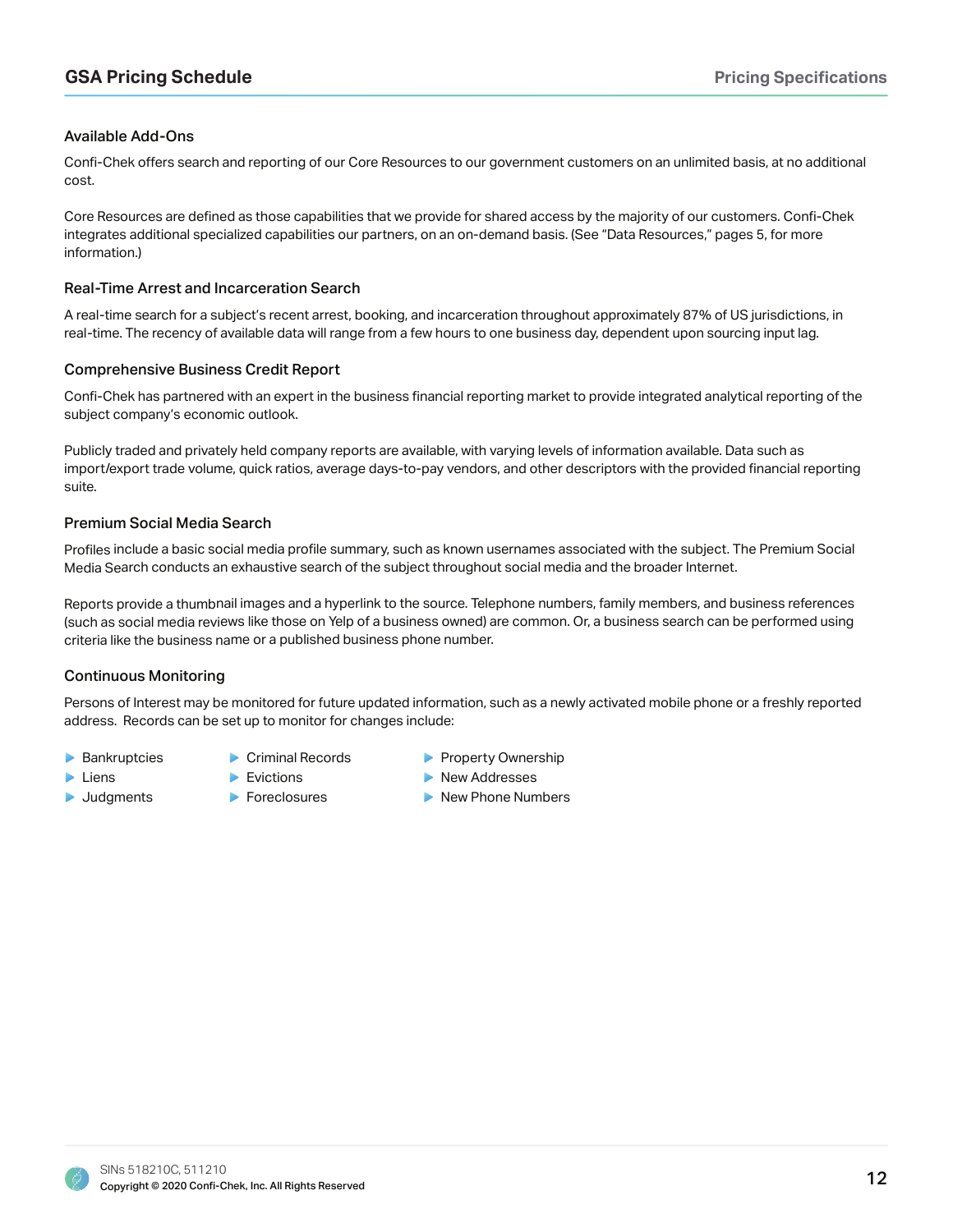#### Available Add-On Pricing Schedule

| <b>Part Number</b> | <b>Product Name</b>                         | Quantity | <b>GSA SIN</b> | <b>Price, Including IFF</b> |
|--------------------|---------------------------------------------|----------|----------------|-----------------------------|
| 005-MTR-4001       | <b>Continuous Monitoring Service</b>        |          | 511210         | \$0.14                      |
| 005-MTR-4002       | <b>Continuous Monitoring Service</b>        | 100      | 511210         | \$13.50                     |
| 005-MTR-4003       | <b>Continuous Monitoring Service</b>        | 1,000    | 511210         | \$127.90                    |
| 005-WEB-0009       | Premium Social Media Report                 | 100      | 511210         | \$593.81                    |
| 005-WEB-0010       | Premium Social Media Report                 | 1,000    | 511210         | \$5,938.08                  |
| 005-WEB-0012       | Real-Time Arrest and Incarceration Search   | 1,000    | 511210         | \$1,141.94                  |
| 005-WEB-0013       | Real-Time Arrest and Incarceration Search   | 100      | 511210         | \$114.19                    |
| 005-WEB-0054       | <b>Comprehensive Business Credit Report</b> | 100      | 511210         | \$3,654.20                  |

#### API and Batch File Services

Core data assets can be delivered via API web services or as a downloadable file drop for use in third-party software applications (such as case management systems). To provision, Confi-Chek provides security credentials in the form of encryption keys with request file templates.

These services are offered in conjunction with flat-rate web seat subscription options.

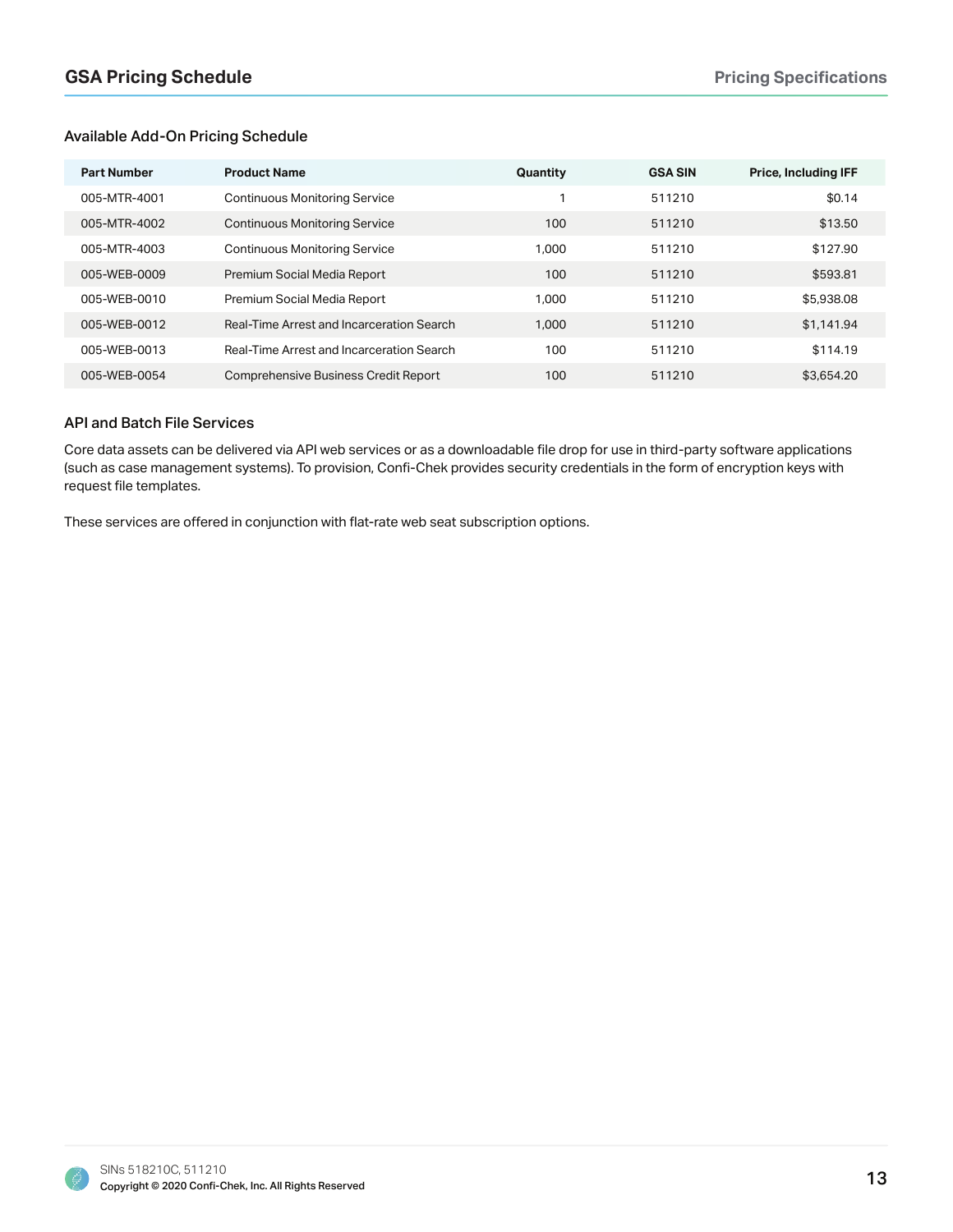## **End-User Support**

The data provider industry for the public sector is becoming increasingly specialized. That's why Confi-Chek provides much more than just exceptional data. The following are the additional services we offer to meet the needs of our customers and their unique mission requirements.

#### End-User Support and Training

Confi-Chek provides end-user training seminars at no cost as part of the Enformion investigative web platform on-boarding process. End-user support, such as search assistance and technical support, are provided with no charge to government customers. Several calendar events are provided during the on-boarding process over a variety of days and times, ensuring availability for all interested customer staff to attend.

The end-user training demonstrates the significant features of the platform, performing basic database searches and reporting, investigative techniques, and recommendations to maximize search results with a minimum amount of effort.

Additional training can be provided periodically, intended to assist our customers with introducing newly hired staff members to the Enformion platform.

Confi-Chek's call center and account management team provide investigative support for customers with specific case assistance needs.

#### Vendor-Provided Technical Support

The Confi-Chek call center and account management team provide technical support, defect resolution, and investigative support for customers upon request.

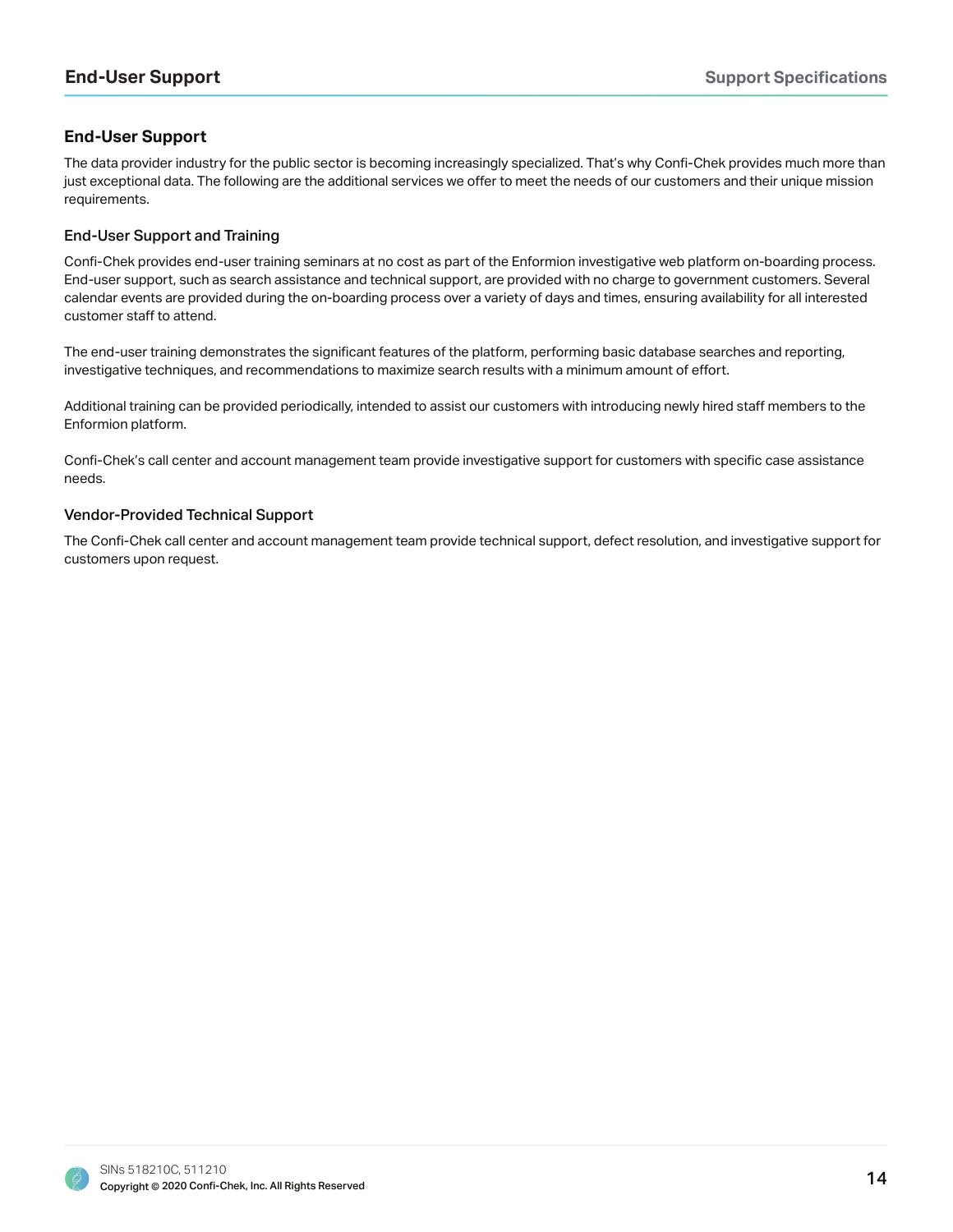#### **Master Services Agreement**

This Master Services Agreement (together with the Exhibits attached hereto, this "Agreement") is entered into between Confi-Chek, Inc. ("CCO"), a California corporation, having its principal place of business at 1915 21st Street, Sacramento, CA 95811, and the Ordering Activity under GSA Schedule contracts identified in the Purchase Order, Statement of Work, or similar document ("Customer" or "Ordering Activity. The Master Services Agreement, together with Exhibits A, B and C is effective as of the effective date stated in the Purchase Order, Statement of Work, or similar document (the "Effective Date"). CCO and Customer may execute one or more Exhibit As hereunder and each Exhibit A is subject to the terms of this Agreement.

The parties agree as follows:

1. **CERTAIN DEFINITIONS**. The following definitions apply for purposes of this Agreement:

 "CCO API" means an application programming interface provided by CCO to Customer that allows Customer to submit Search Requests to the CCO API.

"CCO Data" means data that is obtained from the CCO Services or Network, and that includes all languages, editions, issues, versions, revisions, modifications, enhancements, and updates thereto during the Term of this Agreement.

"CCO Products" means CCO Services, Network, CCO API and/or CCO Data, together with any CCO Confidential Information. "CCO Services" means the nationwide nonpublic and/or public record information, document retrieval and related services provided by CCO through the Network.

"FCRA" means the Fair Credit Reporting Act, 15 USCA § 1681, et seq., as now or hereafter amended.

 "GLBA" means the Gramm-Leach-Bliley Act, 15 USC. § 6801 et seq., as now or hereafter amended. "Network" means CCO's online data retrieval system of proprietary databases and data and information obtained from third parties.

 "Permitted Uses" means the use of CCO Products in a manner strictly in accordance with purposes permitted under this Agreement and in compliance with all applicable laws and regulations.

"Search Request" means a search for CCO Data through the CCO API by Customer.

#### **SERVICES AND LICENSE.**

- 2.1 **Products; Purpose**. CCO provides CCO Products. Customer hereby agrees to use the CCO Products for the sole purpose as set forth in Exhibit A or the executed Purchase Order (the "Purpose").
- 2.3 License. CCO hereby grants to Customer a nonexclusive, nonassignable, nontransferable, limited license to use the CCO Products solely for the Purpose. Nothing in this Agreement is intended to or should be construed to prevent CCO from entering into similar agreements with other persons or entities regarding all or any part of the CCO Products.
- 2.3 **Restrictions and Limitations.** Customer warrants that:
	- (a) Customer will not, either directly or indirectly, itself or through any agents or third party: (i) request, compile, store, maintain or use any CCO Products to build its own database or accumulate any CCO Products or content for any other use; or (ii) copy or reproduce any portion of the CCO Products; or (iii) redistribute, disclose, market, rent, lease, solicit, supply or transfer to any third party any portion of the CCO Products; or (iv) store any results returned by the CCO Products or anything Derived therein, except to the extent necessary for purposes of audits, the Purpose or other purposes required by applicable law. "**Derived**" means data that is directly or indirectly related to the presence or absence of the CCO Data, or is based on or having its origin in CCO Data.
	- (b) Customer will not disassemble, decompile, or in any way reverse engineer the CCO Products.
	- (c) Customer will comply with the CCO policies and procedures attached to this Agreement("Policies").
	- (d) Customer will only use the CCO Products for the Purpose.
	- (e) Customer will not market the CCO Products under the CCO name.
	- Customer will not distribute, provide, license, transfer, or sell the CCO Products to any third parties.
	- (g) Upon receipt of any updated CCO Products from CCO, Customer will promptly replace and destroy any outdated CCO Products in its possession prior to the update.
	- (h) Customer will not merge any CCO Data with any consumer reports as the term "consumer report" is defined in the FCRA.
	- Customer will not delete, alter, disclose or otherwise modify any security codes or protocols within the CCO Products or in any way compile and/or offer for use or sale any CCO Products or other data contained therein in a form where any security codes or protocols are deleted, altered, disclosed or otherwise modified.
- 2.5 **Removal of Data.** From time to time, CCO may, for any reason whatsoever, suppress or remove information pertaining to one or more particular persons from the CCO Data ("**Removals**"). CCO will provide Customer with notice of all such Removals. As soon as commercially reasonable, but no later than ten (10) business days after Customer' receipt of the notice of Removals from CCO, Customer will: (a) remove or suppress such persons who are the subject of the Removals from any and all materials provided by CCO to Customer; and (b) exclude such persons who are the subject of the Removals from any CCO Data that Customer may provide in its ordinary course of business.
- 2.6 **Feedback.** Customer will provide comments or any other form of feedback ("Feedback") relating to the CCO Products as reasonably requested by CCO. Feedback becomes the exclusive property of CCO and is CCO Confidential Information. CCO acknowledges that the ability to use this Agreement and any Feedback provided as a result of this Agreement in advertising is limited by GSAR 552.203-71.
- 3. **COMPLIANCE WITH LAWS; SECURITY OF DATA.**
- 3.1 **Compliance with Laws.** Customer will not use the CCO Products in a manner contrary to or in violation of any applicable federal, state, or local law, rule, or regulation, including, but not limited to, the GLBA and the FCRA. Customer certifies that it will not use any information obtained through the CCO Products as a factor in establishing a consumer's eligibility for credit or insurance to be used primarily for personal, family, or household purposes, for employment purposes, for governmental licenses, or for any other purpose for which one might properly obtain a consumer report, as defined by the FCRA. Customer specifically agrees that CCO Products will not be merged with consumer reports as such term is defined in the FCRA. CCO reserves the right to insert certain information (sometime referred to as seeding) into the data available from the CCO Products for the purpose of determining Customer's compliance with the terms of this Agreement.
- Privacy and Security Requirements. Customer will comply with all applicable laws concerning the CCO Products, including without limitation applicable laws regulating how an organization manages, protects and distributes confidential information and laws restricting the collection, use, disclosure, processing and free movement of personal information (collectively, the "Privacy Regulations"). The Privacy Regulations include, to the extent applicable, the Federal "Privacy of Consumer Financial Information" Regulation (12 CFP Part 40) and Interagency Guidelines Establishing Information Security Standards (App B to 12 CFR Part 30), as amended from time to time, issued pursuant to the GLBA. Customer expressly agrees that it will comply with the use requirements applicable pursuant to the GLBA and similar laws, including without limitation each of the permissible use requirements set forth on Exhibit C attached hereto.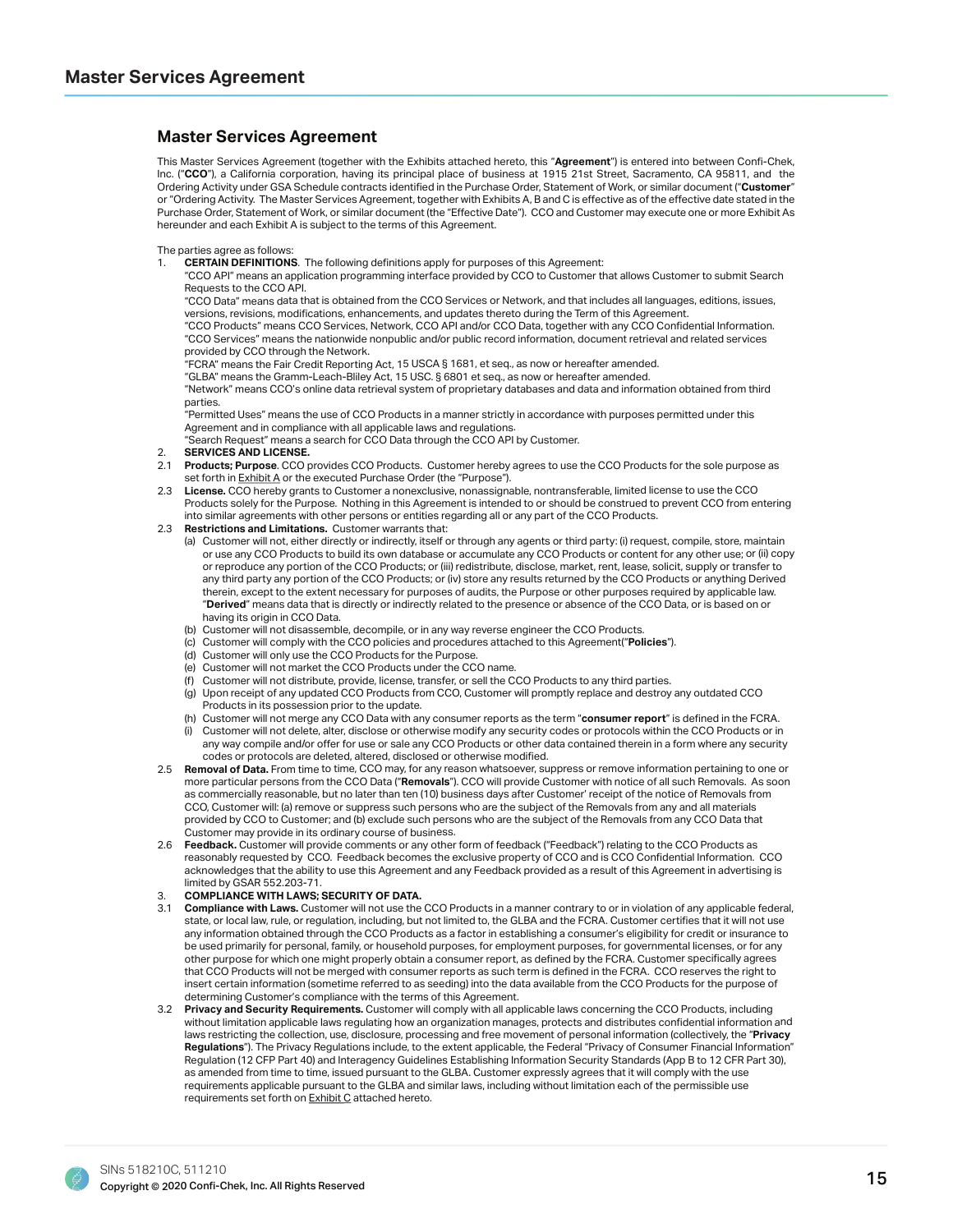Customer will maintain all appropriate administrative, physical and technological processes and equipment to store and securely protect the CCO Products, including without limitation, maintaining an information security program that is designed to protect information processing system(s) and media containing the CCO Products from internal and external security threats, and the CCO Products from unauthorized use or disclosure. In addition and to the extent applicable, Customer specifically agrees to comply with each of the security requirements set forth on Exhibit B attached hereto. CCO may, from time to time, provide written notice to Customer of updates to the security requirements set forth on Exhibit B, and Customer will comply with the updated security requirements following a mutually agreed upon and reasonable period of time. Customer acknowledges and agrees that Customer has an ongoing obligation to protect and preserve the confidentiality, privacy, security and integrity of the CCO Products, and the standards embodied in this Agreement are merely minimum standards of conduct for Customer in furtherance of the foregoing continuing obligation.

#### **FEES, AUDIT RIGHTS, AND FINANCIAL STATEMENTS.**

- 4.1 **Fees.** Customer agrees to pay CCO the applicable charges as set forth in Exhibit A of this Agreement in accordance with the Purchase Order and GSA Schedule Pricelist. CCO shall state separately on invoices taxes excluded from the fees, and the Customer agrees either to pay the amount of the taxes (based on the current value of the equipment) or provide evidence necessary to sustain an exemption, in accordance with FAR 52.229-1 and FAR 52.229-3. However, Customer will not be responsible for taxes imposed upon CCO by any federal, state or local authority against the net income of CCO. Payment inquiries should be remitted in writing to the following address: CCO, 1915 21st Street, Sacramento, CA 95811, or by fax to (916) 739-1118.
- 4.2 **Invoicing and Payment.** Customer will pay all invoices from CCO issued pursuant to this Agreement within thirty (30) days of the invoice receipt date.
- 4.3 **Unpaid or Outstanding Balances.** Without limiting any of CCO's remedies for non-payment or late payment of any amounts due by Customer to CCO,
	- (a) amounts which are not paid within sixty (60) days of the invoice date or the date on which CCO notifies Customer, whichever is sooner, may be subject to late interest as indicated by the Prompt Payment Act (31 USC 3901 et seq) and Treasury regulations at 5 CFR 1315.
	- (b) Reserved.
- 4.4 Audit Rights. Customer will maintain records including, but not limited to complete and accurate accounting records in accordance with generally accepted accounting practices, to substantiate Customer's performance under this Agreement including, without limitation, Customer's compliance with payment, legal and all security requirements. Customer will preserve such records for a period of at least thirty-six (36) months after termination of this Agreement. Moreover, no more than one (1) time per calendar year during the Term of this Agreement and no more than once per calendar year after termination of this Agreement and for no more than thirty-six (36) months thereafter, CCO will have access to those records of Customer that are necessary to determine Customer's compliance with its obligations under this Agreement and subject to Government security requirements to Customer's facilities for the purpose audit either through its own employees, representatives or an independent public accounting firm selected by CCO (the "Auditor"). Any such review of Customer's records, facilities, or both, may be conducted during Customer's normal business hours upon CCO providing Customer no less than five (5) business days' prior written notification; provided, however, that in the event of a material breach including, but not limited to, any material deficiency in Customer's performance of this Agreement, then such interval restriction and required prior written notification, except for reasonable notice, will not apply. For each third party who provides CCO Product-related services to Customer, from time to time, CCO will have the right to review, at CCO's expense, each such third party's security processes and procedures related to the transmission, storage or processing of CCO Products. Customer will reasonably cooperate and will request each such third party to also reasonably cooperate, with CCO and any CCO requests in conjunction with all such reviews including, but not limited to CCO requests to correct any deficiencies discovered during such audits within a period of time mutually agreed upon and/or suspend any further transmission of CCO Products until such deficiencies are corrected. Customer agrees that it will reasonably cooperate with all such reasonable CCO requests for information and audits. Customer's obligations to comply, with the provisions of this Agreement are not contingent upon, or otherwise affected by, the audit rights of CCO.

#### **INTELLECTUAL PROPERTY; CONFIDENTIALITY.**

- 5.1 **Intellectual Property.** Customer acknowledges that CCO has expended substantial time, effort, and funds to collect, arrange, compile, create, and deliver the CCO Products. Customer agrees not to reproduce, retransmit, republish, or otherwise transfer for any commercial or other purpose any information that Customer receives from CCO or the CCO Products except as permitted under this Agreement. Customer acknowledges that CCO (and/or CCO's third-party data providers) will retain all right, title, and interest in and to the data and information provided by the CCO Products under applicable contractual, copyright, intellectual property and related laws, and Customer will use such materials consistent with CCO's interests and notify CCO of any threatened or actual infringement of CCO's rights. Customer further acknowledges and agrees that it will acquire no right, title, or interest under applicable copyright or other laws in the CCO Products and materials provided or accessed under this Agreement. Customer will not remove or obscure the copyright notice or other notices contained on materials accessed through the CCO Products. Ownership of derivative works should be as set forth in the copyright statute, 17 USC. § 103 and the FAR clause at 52.227-14, but at a minimum, the Ordering Activity shall receive unlimited rights to use such derivative works at no further cost.
- 5.2 **Confidentiality. "Confidential Information"** means (a)reserved, (b) the CCO Products, (c) Feedback and (d) all CCO information and materials to which Customer has access in connection with this Agreement and all personally identifiable information including, but not limited to, name, address, date of birth, social security or other government-issued social identification numbers, income and credit histories, bank and credit card numbers, email address, and static IP address. Customer will use CCO Confidential Information solely for the Purpose and will not use, disseminate or in any way disclose any Confidential Information to any third party other than as required for the Purpose. Additionally, notwithstanding the foregoing, except as expressly permitted herein, Customer will not disclose any Confidential Information outside of the United States without CCO's prior written consent.
- 5.3 **Exceptions to Confidentiality.** Confidential information does not include information that (a) is or becomes part of the public domain through no act or omission of Customer or its agents or processors, (b) is rightfully obtained by Customer without breach of any obligation to maintain its confidentiality from a source other than CCO who is known or should have been known to Customer to be under no obligation to CCO or its agents or employees to maintain such information in confidence, or (c) is independently developed by Customer without using the Confidential Information. Customer may disclose Confidential Information in response to a valid court or governmental order, if (x) Customer has given CCO prior written notice and provided reasonable assistance to afford it the opportunity to object and obtain a protective order or other reasonable assurance that confidential treatment will be accorded the information, and (y), in the opinion of Customer's counsel, Customer is compelled as a matter of law to disclose the subject Confidential Information, and (z) Customer discloses to the party compelling disclosure only the part of such Confidential Information as is required by law to be disclosed in the opinion of its counsel and uses commercially reasonable efforts to obtain confidential treatment therefor. CCO recognizes that Federal agencies are subject to the Freedom of Information Act, 5 USC. 552, which may require that certain information be released, despite being characterized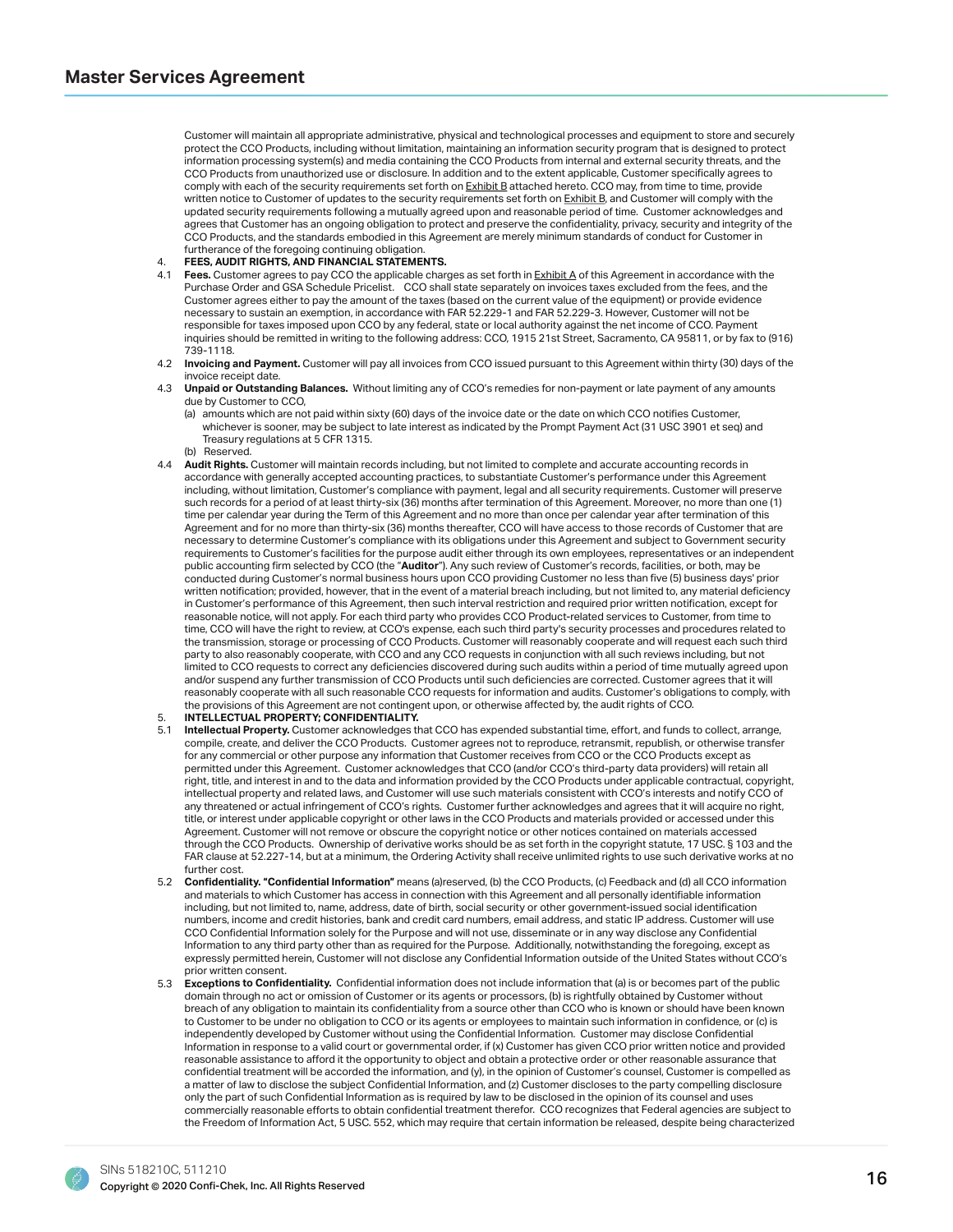as "confidential" by the vendor.<br>5.4 **Breach of Confidentiality.** If th

- Breach of Confidentiality. If there is a breach of Customer's confidentiality obligations under this Agreement, Customer will reasonably cooperate with CCO in investigating and mitigating, to the extent practicable, any damages due to such breach and/or misappropriation. Such cooperation will not relieve Customer of any liability it may have as a result of such a breach. Except to the extent required by applicable law, Customer will make no public notification, including but not limited to press releases or consumer notifications, of the potential or actual occurrence of such misappropriation and/or unauthorized disclosure without CCO's prior written consent, which consent will not be unreasonably withheld, conditioned or delayed. To the extent such public notifications are required by applicable law, Customer will provide CCO written notice prior to releasing such public notifications.
- 5.5 **Privacy and Data Protection.** Customer acknowledges that CCO Data may include personal information or personal data, as those terms are defined by the jurisdictions with legal authority over Customer's activities. Customer agrees to comply with all applicable privacy and data protection laws in the performance of its obligations under the Agreement, including maintaining a privacy policy that describes how it collects, uses, stores and discloses personal information, and instructs individuals how to opt-out of such practices or, if required, how to affirmatively consent to such practices, and how to contact Customer to exercise other legal rights with respect to personal information. Further, Customer agrees to provide reasonable assistance to CCO to allow CCO to fulfill its obligations under applicable privacy and data protection laws.
- 6 **LIMITATION OF LIABILITY.** Customer acknowledges that CCO maintains a database, updated on a periodic basis, from which Customer obtains and resells the CCO Products, and that CCO does not undertake a separate investigation for each inquiry or request for the CCO Products made by Customer. Customer also acknowledges that the prices CCO charges Customer for the CCO Products are based upon CCO's expectation that the risk of any loss or injury that may be incurred by use of the CCO Products will be borne by Customer and not CCO. Customer, therefore, agrees that it is responsible for determining that the CCO Products are in accordance with CCO's obligations under this Agreement. Customer hereby agrees to bear the risk of any liability relating to its use of the CCO Products. ACCORDINGLY, CUSTOMER'S USE OF OR ACCESS TO THE CCO PRODUCTS IS ENTIRELY AT ITS SOLE RISK. NEITHER CCO NOR ANY OF ITS DATA SUPPLIERS WILL BE LIABLE OR RESPONSIBLE TO CUSTOMER FOR ANY LOSS OF PROFITS, REVENUES, OR DATA, OR ANY INDIRECT, INCIDENTAL, CONSEQUENTIAL, SPECIAL OR PUNITIVE DAMAGES OR LOSSES INCURRED IN CONNECTION WITH THE CCO PRODUCTS, ANY USE OR ACCESS THEREOF OR ANY OTHER DATA OR MATERIALS TRANSMITTED THROUGH OR RESIDING ON THE NETWORK, REGARDLESS OF THE TYPE OF CLAIM OR THE NATURE OF THE CAUSE OF ACTION, EVEN IF CCO HAS BEEN ADVISED OF THE POSSIBILITY OF SUCH DAMAGE OR LOSS. THESE LIMITATIONS SHALL APPLY NOTWITHSTANDING ANY FAILURE OF ESSENTIAL PURPOSE OF ANY LIMITED REMEDY. WITHOUT LIMITING THE FOREGOING, IN NO EVENT WILL CCO BE LIABLE TO CUSTOMER OR ANY THIRD PARTY FOR ANY BUSINESS PRACTICES OF CUSTOMER THAT VIOLATE ANY APPLICABLE LAW, STATUTE, REGULATION, CONTRACT, OR TERMS OF SERVICE AGREEMENT. CCO's liability (including the liability of any third-party data provider) and Customer's sole remedy, whether in contract, under any warranty, in tort, in strict liability or otherwise, will not exceed the return of the charges paid by Customer to CCO, subject to the maximum limit set forth in this Section. The price stated for the CCO Products is a consideration in limiting CCO's liability and Customer's remedy. IN NO EVENT WILL CCO BE LIABLE IN ANY MANNER WHATSOEVER AS A RESULT OF CCO'S OBTAINING OR FURNISHING OF THE CCO PRODUCTS. MOREOVER, CCO'S TOTAL LIABILITY UNDER THIS AGREEMENT WILL BE THE AGGREGATE AMOUNT PAID UNDER THIS AGREEMENT BY CUSTOMER FOR THE CCO PRODUCTS, WHICH ARE THE SUBJECT OF SUCH CLAIM. THE FOREGOING LIMITATION OF LIABILITY SHALL NOT APPLY TO (1) PERSONAL INJURY OR DEATH RESULTING FROM LICENSOR'S NEGLIGENCE; (2) FOR FRAUD; OR (3) FOR ANY OTHER MATTER FOR WHICH LIABILITY CANNOT BE EXCLUDED BY LAW. 7. **RESERVED.**
- 8. **DISCLAIMER OF WARRANTY.** CCO will use reasonable best efforts to deliver the CCO Products to Customer: provided. however, that Customer accepts that CCO Products are provided "AS IS." Because the CCO Products involve conveying information provided to CCO by other sources, CCO cannot and will not be an insurer, guarantor or warrantor of the accuracy or reliability of the CCO Products, data contained in its database or in the CCO Products. CCO DOES NOT GUARANTEE OR WARRANT THE ACCURACY, TIMELINESS, COMPLETENESS, CURRENTNESS, MERCHANTABILITY OR FITNESS FOR A PARTICULAR PURPOSE OF THE CCO PRODUCTS, INFORMATION IN THE CCO PRODUCTS OR THE MEDIA ON OR THROUGH WHICH THE CCO PRODUCTS ARE PROVIDED. CCO DOES NOT GUARANTEE CONTINUOUS OR UNINTERRUPTED DISPLAY OR DISTRIBUTION OF THE CCO PRODUCTS. CCO WILL NOT BE LIABLE TO CUSTOMER FOR ANY LOSS OR INJURY ARISING OUT OF OR CAUSED IN WHOLE OR IN PART BY ANY OF CCO'S ACTS OR OMISSIONS, WHETHER NEGLIGENT OR OTHERWISE, IN PROCURING, COMPILING, COLLECTING, INTERPRETING, REPORTING, COMMUNICATING OR DELIVERING THE CCO PRODUCTS OR INFORMATION THEREIN. CCO PROVIDES NO WARRANTIES OTHER THAN AS EXPRESSLY SET FORTH ABOVE AND DISCLAIMS ALL OTHER WARRANTIES, EXPRESS OR IMPLIED.
- 9. **TEMPORARY TERMINATION OF ACCESS TO NETWORK.** CCO reserves the right at any time and without prior notice to Customer to change the Network's hours of operation or to temporarily limit access to the Network in order to perform repairs, make modifications, or as a result of circumstances beyond CCO's reasonable control.
- 10. **TERM OF AGREEMENT.**
- 10.1 Term. This Agreement will commence on the Effective Date and will continue for a period of one (1) year (the "Initial Term"), after which this Agreement may be renewed for successive one (1) year terms by exercising an option, or by both parties executing a new Purchase Order in writing (the "Renewal Term"). The Initial Term and any Renewal Terms will be collectively referred to as the "Term." This subsection is subject to the early termination rights stated elsewhere in this Agreement.
- 10.2 **Early Termination.** When the end-user is an instrumentality of the US, recourse against the United States for any alleged breach of this Agreement must be brought as a dispute under the contract Disputes Clause (Contract Disputes Act). During any dispute under the Disputes Clause, CCO shall reasonably proceed with the performance of this Agreement, pending final resolution of any request for relief, claim, appeal, or action arising under the Agreement.
- 10.3 **Effect of Expiration or Termination.** Upon the effective date of any expiration or termination of this Agreement, Customer will cease all further use and access of the CCO Products and will cause, no later than fifteen (15) days following expiration or termination of this Agreement, the destruction of all copies of and updates to the CCO Products as well as any computer files or output listings that contained any or all CCO Products. In no event will Customer retain any CCO Products. Customer will provide written certification signed by an officer of Customer that all such CCO Products have been destroyed within thirty (30) days following expiration or termination of this Agreement. The destruction procedures undertaken by Customer will be of a nature reasonable given the type of information that comprises the CCO Products and such as is reasonably necessary to prevent any misappropriation or unauthorized use of such CCO Products. All purging of CCO Products from Customer's computer systems will also be of nature reasonable given the type of information that comprises the CCO Products and such as is reasonably necessary to prevent any misappropriation or unauthorized use of such CCO Products. In no event will Customer retain any CCO Products.
- 10.4 **6859,9\$/** Sections 1, 2.4-2.6, 3, 4.4, 5, 6, 7, 9, 10, 11.3, 12, 13, 14 and 15 of this Agreement, Exhibit B and any other provision that by its nature should survive will survive any expiration or termination of this Agreement. Moreover, and notwithstanding the foregoing, any expiration or termination of this Agreement will not relieve either party of any royalties, fees or other payments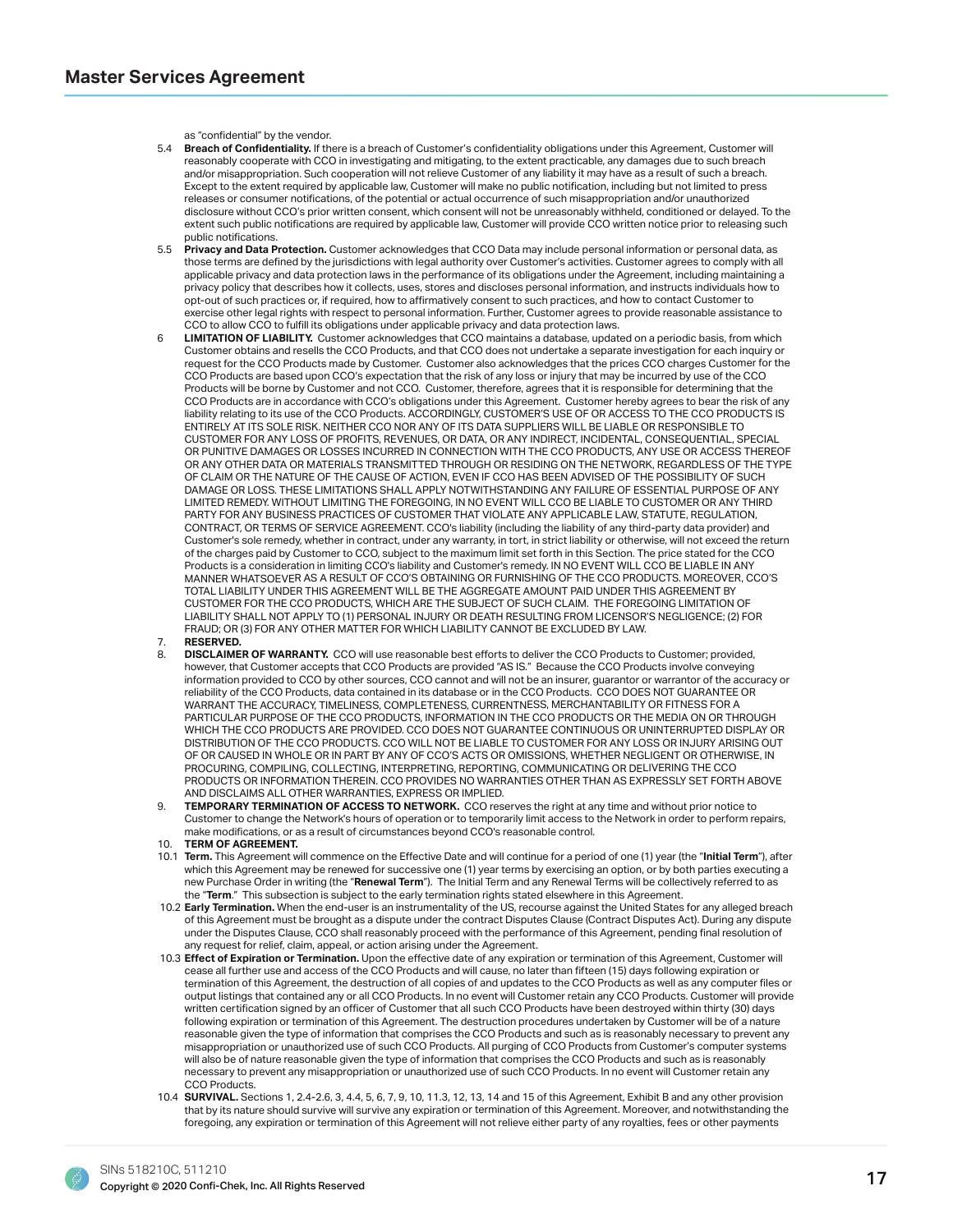due to the other party through the date of any such expiration or termination nor affect any rights, duties or obligations of either party that accrues prior to the effective date of any such expiration or termination.

- 11. **Representations and Warranties.** Customer represents and warrants to CCO, as of the Effective Date and such other dates as provided below, the following:
	- (a) The United States Foreign Corrupt Practices Act prohibits giving money or items of value to non-United States officials to influence a non-United States government, and also prohibits giving money or items of value to any person or firm when there is reason to believe the money or item of value will be passed on to a government official in an attempt to influence a non-United States government. Customer is in compliance and will continue to comply with all requirements of the United States Foreign Corrupt Practices Act and to refrain from accepting or making payments to third parties, which would cause CCO or its data providers to violate or otherwise have liability under such Act.
	- (b) Customer is an equal opportunity employer. Customer does not discriminate on the basis of race, religion, age, sex, marital status, citizenship status, sexual orientation, veteran status, medical condition, national origin, gender identity, genetic information, physical handicap or disability, or any other legally protected classification, except as may be permitted by applicable law.
	- (c) As of the Effective Date, neither Customer nor any entity holding any material ownership in Customer, nor any officer or director of Customer, is the subject of any sanctions administered or enforced by the US Department of the Treasury's Office of Foreign Assets Control ("OFAC"), or other relevant sanctions authority (collectively, "Sanctions"), nor is Customer or any entity holding any material ownership in Customer, nor any officer or director of Customer, located, organized or a resident in a country or territory that is the subject of Sanctions. Customer represents and warrants that it has not, nor will it, violate any Sanctions. Customer will not in connection with this Agreement and the transactions contemplated herein fund or engage in any activities with any individual or entity or in any country or territory that, at the time of such funding or activity, is subject to Sanctions.<br>(d) Customer is duly organized, exi-
	- Customer is duly organized, existing and in good standing under the laws of the state of its incorporation. Customer has the requisite power and authority to enter into and to satisfy all of its obligations under this Agreement and any related agreements. This Agreement and the transactions contemplated hereby have been duly authorized and approved by the appropriate officers and/or other Personnel of Customer, and no further action or proceeding on the part of Customer is necessary or appropriate with respect to the execution by Customer of this Agreement or any related agreements, or the consummation by Customer of the transactions contemplated hereby or thereby.
- 12. GENERAL. This Agreement will be governed by the Federal law of the United States. This Agreement will not be assigned by Customer or CCO, in whole or in part, without the written consent of the other party. All notices to Customer that are required or permitted under this Agreement will be sent to Customer at the address listed above via certified or registered mail, return receipt requested. All notices to CCO that are required or permitted under this Agreement will be sent to CCO at the address listed above via certified or registered mail, returned receipt requested. Failure by either party to insist in any one or more cases upon the strict performance of any of the terms and conditions of this Agreement will not be considered a waiver or relinquishment for the future of any such term or condition or of any other term or condition. The terms and conditions set forth in this Agreement, together with the underlying GSA Schedule Contract, Schedule Pricelist, Purchase Order(s), constitute the entire agreement of the parties on the subject matter hereof, and any additional or different terms or conditions set forth in any other document, will be of no effect. This Agreement is not intended to create or evidence any employer-employee arrangement, agency, partnership, joint venture, or similar relationship of any kind whatsoever between CCO and Customer or any Personnel, agent or subcontractor of Customer. CCO is not responsible, and Customer is responsible for withholding, deducting or remitting from Customer Personnel's compensation, any federal or state income taxes, social security, unemployment compensation, medical, dental, workers' compensation, or disability insurance coverage, pension or retirement plans or the like. Neither party will, by virtue of this Agreement, have any right or power to create any obligation, express or implied, on behalf of any other party. Nothing herein, whether expressed or implied, is intended to confer upon any person other than the parties hereto and their respective heirs, representatives, successors and permitted assigns, any rights or remedies under or by reason of this Agreement. If any provision of this Agreement is held to be invalid, illegal or unenforceable, the provision will be enforced to the maximum extent permissible, and the validity, legality, and enforceability of the remaining provisions will continue in full force and effect to the extent the parties' intent reflected in this Agreement remains substantially unimpaired. Section headings of this Agreement are provided for reference only and will not be used as a guide to interpretation.
- 13. **FORCE MAJEURE.** Excusable delays shall be governed by FAR 52.212-4(f).
- 14. **RETENTION OF RIGHTS.** Nothing in this Agreement is intended to or will limit or restrict CCO's ability to market and sell its services within the geographic areas in which, or to the customers to whom, Customer markets or sells its services.

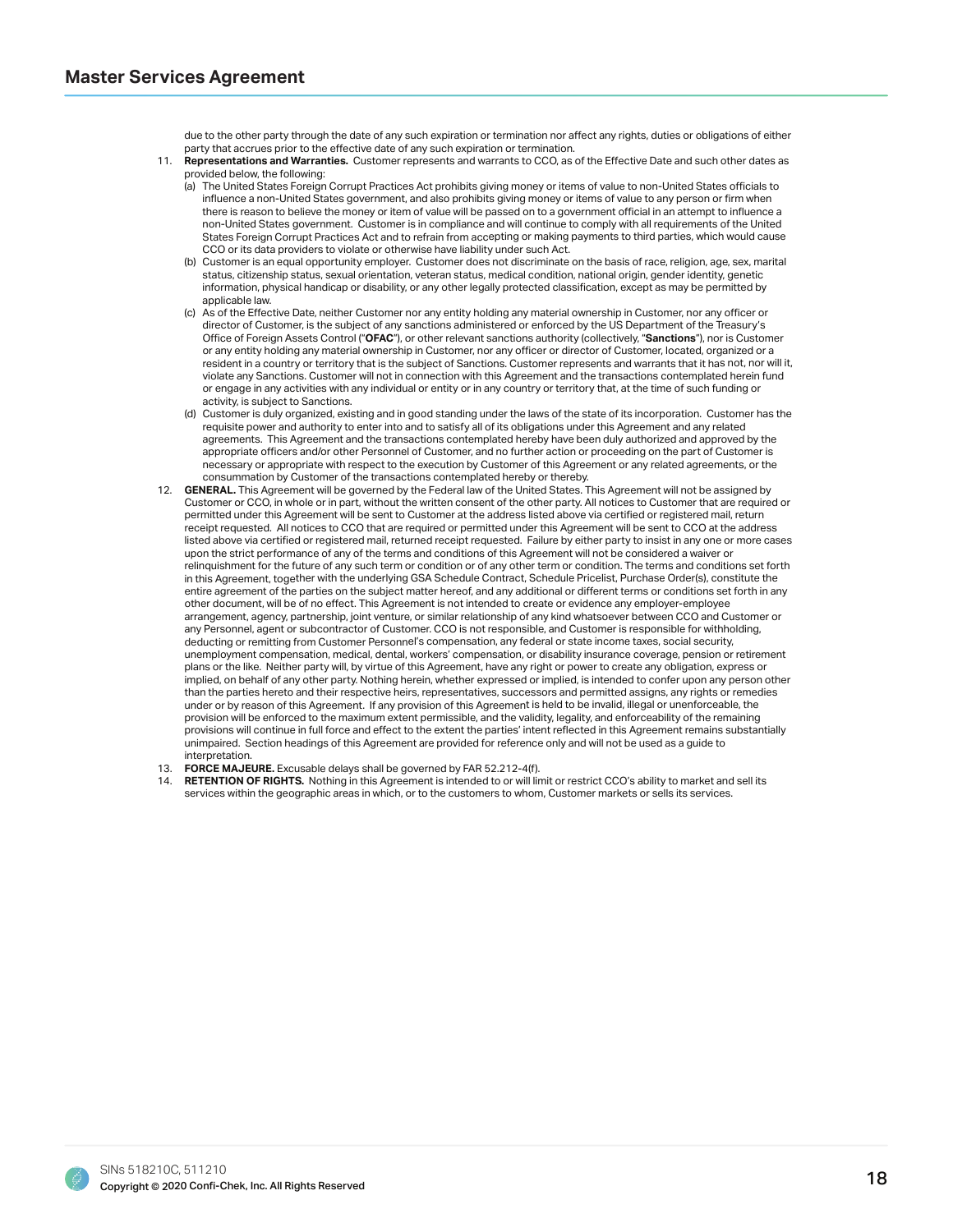This is an Exhibit to, and subject to the terms of the Master Services Agreement between CCO and Customer effective as of the date set forth in the Purchase Order, Statement of Work, or similar document.

#### **EXHIBIT A**

#### **EXHIBIT EFFECTIVE DATE:**

#### PURPOSE (CHEC K ALL THAT APPLY):

Purpose A: Internally evaluating and testing the CCO Products ("Testing")

Purpose B: Performing research in the regular course of Customer's business and (b) if required, temporarily storing (on a storage device in Customer's exclusive control) and/or printing an insubstantial amount of only applicable portions of CCO Data in order to quote it in memoranda, briefs or similar work product produced in the regular course of Customer's business or to provide to Customer's clients in the regular course of Customer's business.

#### IF PURPOSE A (TESTING) IS CHECKED ABOVE, CHECK DURATION FOR TESTING\*: days

\* Note: Duration begins on the Exhibit Effective Date.

#### FEES:

For Purpose A (Testing), no charge during the duration.

For Purpose B, the following fees apply:

Please refer to the awarded negotiated price schedule on file for GSA Schedule 70 Contract #47QTCA19D001T, SIN categories 132-40 and 132-32.

| <b>CONFI-CHEK, INC.</b> | <b>CUSTOMER:</b> |
|-------------------------|------------------|
| By:                     | By:              |
| Name:                   | Name:            |
| Title:                  | Title:           |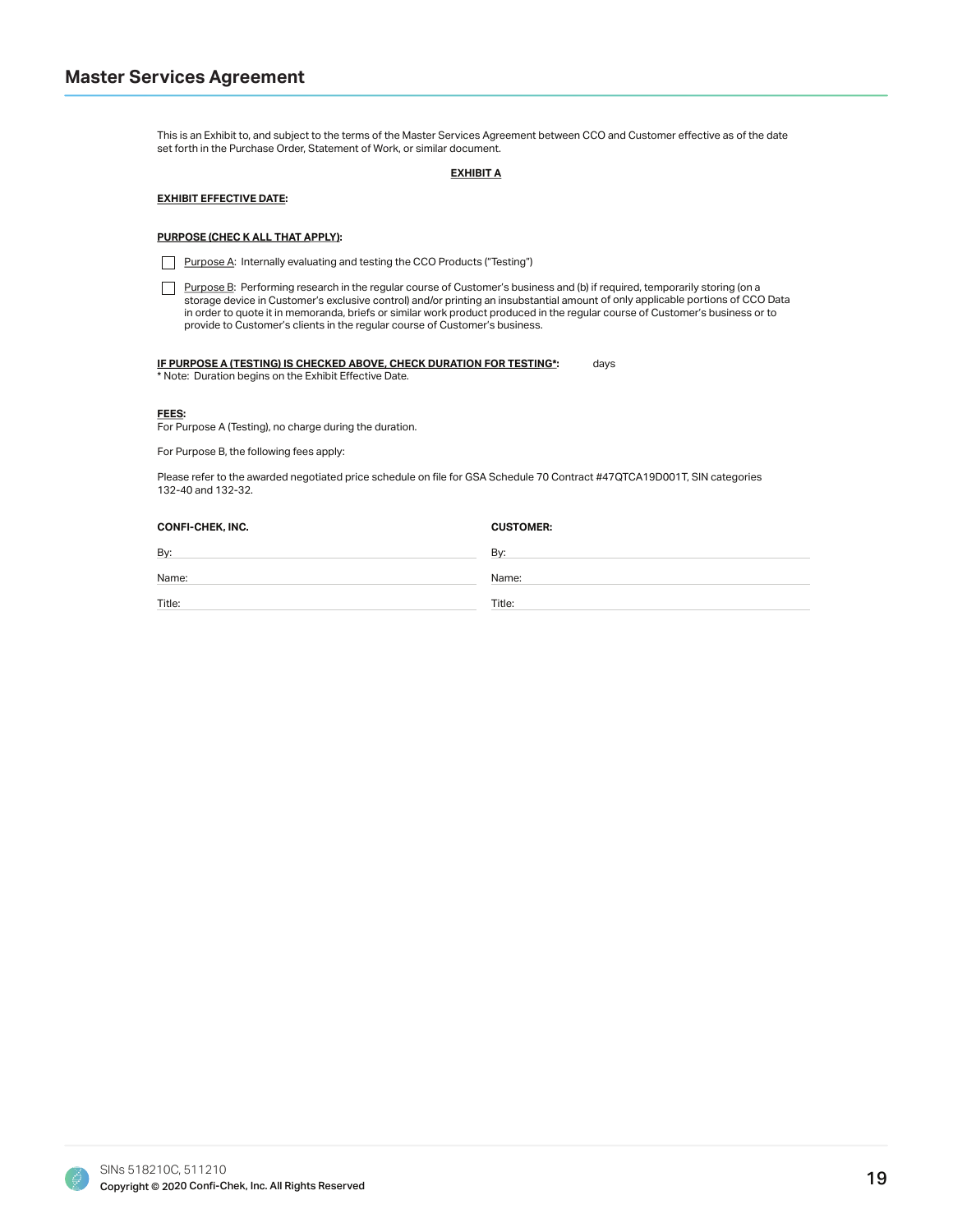#### **EXHIBIT B**

#### **ACCESS SECURITY REQUIREMENTS FOR INFORMATION ACCESS**

Customer will maintain an information security program that is designed to protect information processing system(s) and media containing CCO Products from internal and external security threats, and CCO Products from unauthorized disclosure. Customer will be responsible to implement this program for all CCO Products to which Customer or any of its employees, consultants, agents, representatives, contractors or subcontractors ("Personnel") have or obtain access. CCO reserves the right to make changes to this Exhibit and its security requirements without prior notification to the Customer. The information provided in this Exhibit provides minimum baseline information security requirements. Customer agrees to follow the requirements outlined below when accessing, transmitting, processing, storing or using (collectively, "accessing" or "access") any CCO Products. Customer will strictly comply with the following:

#### 1. Access and Passwords.

#### 1.1 CCO Products Access Control Measures

- (a) All credentials such as user names/identifiers (user IDs) and user passwords, must be kept confidential and must not be disclosed to an unauthorized party.
- (b) If using a third party or proprietary system to access CCO Products, Customer will ensure that the access must be preceded by authenticating users to the application and/or system.
- (c) If the third party or third-party software or proprietary system or software used to access CCO Products is replaced or no longer in use, the passwords should be changed immediately.
- (d) Customer will cause a unique user ID and password to be created for each user to enable individual authentication and accountability for access to CCO's Products.
- (e) User IDs and passwords will only be assigned to authorized individuals granting the least privilege necessary to perform the Personnel's responsibilities.
- Ensure that Personnel who are authorized access to credit information have a business need to access such information and understand these requirements to access such information are only for Permitted Purposes.
- (g) Customer will ensure that no Customer Personnel access their own credit reports or those reports of any family member(s), a friend(s) or another individual unless in connection with a Permitted Purpose and applicable law.
- (h) Customer will implement a process to terminate access rights immediately for users who access CCO Products when those users are terminated or when they have a change in their job tasks and no longer require access to that credit information.
- (i) Customer will implement a process to perform periodic user account reviews to validate whether access is needed as well as the privileges assigned.
- (j) Customer will implement a process to periodically review user activities and account usage, ensure the user activities are consistent with the individual job responsibility, business need, and in line with contractual obligations.

#### 1.2 Use of Passwords with CCO Products. Customer will:

- (a) Require strong passwords consistent with industry best practices that: (i) cannot be easily determined (i.e., name or company name, repeating numbers and letters or consecutive numbers and letters);
- (b) Ensure that passwords are not transmitted, displayed or stored in clear text
- Protect all end-user (e.g., internal and external) passwords using, for example, encryption or a cryptographic hashing algorithm, also known as "one-way" encryption, when using encryption and "salting," ensure that strong encryption algorithm is utilized (e.g., AES 256 or above).
- (d) Require active logins to credit information systems to be configured with an appropriate inactive session timeout.
- 1.3. **Change of Passwords.** Passwords (user passwords) must be changed immediately when:
	- (a) Any system access software is replaced by other system access software or is no longer used.
	- (b) The hardware on which the software resides is changed or disposed of.
	- (c) Any suspicion of a password being disclosed to an unauthorized party.
- Asset Protection. Customer will maintain commercially reasonable controls, based on Customer's industry (or general best practices if nothing for the industry exists), in place to protect Customer's assets. This should include handling standards for introduction, transfer, removal, and disposal of all assets based on asset classification. Without limiting the foregoing, Customer will:
	- (a) Maintain an inventory of critical hardware and critical software assets that access, store, or make use of CCO Products.
	- (b) Have procedures for the disposal and reuse of equipment that access, make use of or store CCO Products, including notification procedures in the event of any lost or misplaced equipment that may have access to or store information related to CCO Products.
	- (c) Implement physical security controls to prevent unauthorized entry to Customer's facility and access to CCO Products. Customer will ensure that access is controlled with badge readers, other systems, or devices that restrict physical access, including but not limited to authorized lock and key.
- Data and Information Protection. Customer will maintain a documented set of rules and procedures that regulate the use, access, and control of information, including without limitation its receipt, transmission, processing, storage, controls, distribution, retrieval, access, and presentation. Without limiting the foregoing, these rules will protect the confidentiality and integrity of personal consumer information as required under the GLB Safeguards Rule. Customer will maintain a formal user registration and de-registration procedure for granting and revoking access and access rights. Without limiting the foregoing, Customer will comply with the following measure to protect all data:
	- (a) Develop and follow procedures to ensure that data is protected throughout its entire information lifecycle.
	- (b) Implement and follow current best security practices for computer virus detection scanning services and procedures
	- (c) Implement and follow current best procedures for transmission, disclosure, storage, destruction, and any other information modalities or media should address all aspects of the lifecycle of the information.
	- (d) Encrypt all CCO Products when stored or transmitted electronically on any system using strong encryption such AES 256 or above.
	- (e) CCO Products are confidential and must not be stored on personally-owned equipment or portable devices, including, but not limited to, laptops, personal digital assistants, MP3 devices, USB devices, removable/portable media, or smart tablets or smartphones.
	- (f) When using smart tablets or smartphones to access CCO Products, ensure that such devices are protected via device passcode.
	- (g) Applications utilized to access CCO Products must protect data while in transmission, such as SSL protection and/or use of VPN.

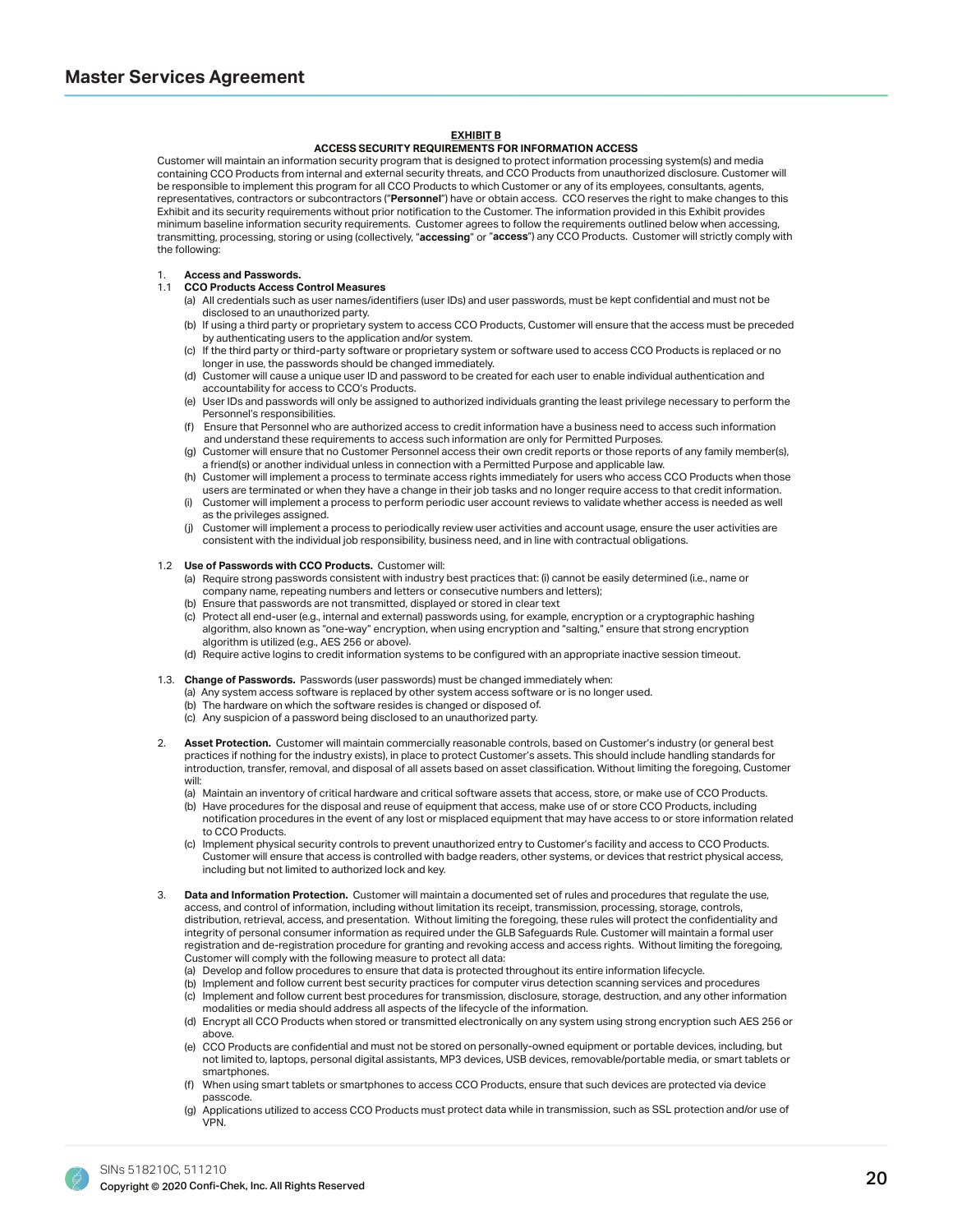- (h) When no longer in use, all hard-copy materials containing CCO Products must be crosscut shredded, incinerated, or pulped such that there is reasonable assurance the hard-copy materials cannot be reconstructed.
- When no longer in use, electronic media containing CCO Products must be rendered unrecoverable via a secure wipe program in accordance with industry-accepted standards for secure deletion, or otherwise physically destroying the media (for example, degaussing).
- (j) Require any and all of Personnel permitted under this Agreement to have access to any CCO Products to maintain effective information security measures designed to protect CCO Products from unauthorized disclosure or use.<br>(k) Ensure that all data requests from Customer to CCO include the IP address of the device from which the
- Ensure that all data requests from Customer to CCO include the IP address of the device from which the request originated (i.e., the requesting client's IP address), where applicable.

#### 4. **Network Protection.**

- (a) Protect Internet connections with dedicated, industry-recognized firewalls that are configured and managed using industry best security practices. Internal private Internet Protocol (IP) addresses must not be publicly accessible or natively routed to the Internet. Network address translation (NAT) technology should be used.
- (b) Administrative access to firewalls and servers must be performed through a secure internal wired connection only. Change vendor defaults including but not limited to passwords, encryption keys, SNMP strings, and any other vendor defaults.
- (c) For wireless networks connected to or used for accessing or transmission of CCO Products, ensure that networks are configured and firmware on wireless devices updated to support strong encryption for authentication and transmission over wireless networks.
- (d) When using third-party service providers (e.g., application service providers) to access, transmit, store or process CCO Products, ensure that an independent 3rd party security assessment (one of the following, or a current equivalent: ISO 27001, PCI DSS, EI3PA, SSAE 16 - SOC 2/SOC3, FISMA, or CAI / CCM) has been performed and that they are found to be compliant.
- (e) Perform regular tests/scans on information systems (port scanning, virus scanning, internal/external vulnerability scanning). Ensure that issues identified via testing are remediated according to the issue severity (e.g., fix critical issues immediately, high severity in 15 days, etc.)
- (f) Ensure that audit trails are enabled and active for systems and applications used to access, store, process, or transmit CCO Products; establish a process for linking all access to such systems and applications.
- (g) Use current best practices to protect telecommunications systems, and any computer system or network device(s) used to provide CCO Products and to access CCO Products.

#### 5. **Mobile and Cloud Technology.**

- (a) Storing CCO Products on mobile, cloud, or portable devices and services is prohibited. Any exceptions must be obtained from CCO in writing; additional security requirements will apply.
- (b) Mobile application development must follow industry known secure software development standard practices such as OWASP and OWASP Mobile Security Project adhering to common controls and addressing top risks.
- (c) Mobile application development processes must follow secure software assessment methodology, which includes appropriate application security testing (for example, static, dynamic analysis, penetration testing) and ensuring vulnerabilities are remediated.
- (d) Under no circumstances are CCO Products to be exchanged between secured and non-secured applications on the mobile device.
- (e) In case of non-consumer access, that is, commercial/business-to-business (B2B) users accessing CCO Products via mobile applications (internally developed or using a third-party application), ensure that multi-factor authentication mechanisms are utilized to authenticate users to the application.

#### **Personnel Background Checks, Policies, and Training.**

#### 6.1 **Background Check.**

- (a) Customer will conduct, or require, appropriate pre-employment background checks on all Personnel that have access to hardware or software systems that access, use, or store CCO Products.
- (b) Customer will comply with all applicable federal, state and local laws, including fair employment practices and equal employment opportunity, when conducting pre-employment background screenings.
- (c) Customer will maintain a process to enable it to learn if any Personnel are convicted of any crimes at any time after the pre-employment background screening that would have otherwise disqualified such Personnel during such pre-employment background screening. Regardless of how Customer learns of such violation, in the event such Personnel have access to CCO Products, it must promptly contact CCO to discuss the potential impact to information security and confidentiality.

#### 6.2 **Policies and Training.**

- (a) Prior to receiving access to CCO Products, Personnel will receive security awareness training appropriate to their job function.
- (b) The access rights of all Personnel with access to systems or media containing CCO Products will be removed immediately upon termination of their employment, contract or agreement, or adjusted upon change of job function.
- (c) Customer will require its customers to maintain effective information security measures consistent with this Agreement in order to protect confidential information from unauthorized disclosure or use of CCO Products.

#### 7. **Security Audits.**

- (a) Customer understands that its use of CCO Products and compliance with the security requirements set forth in this Exhibit may be monitored and audited by CCO. CCO may, subject to Government security requirements, from time to time conduct on-site security audits or reviews on Customer's systems containing any CCO Products as it relates to the Customer's compliance with the terms of this Exhibit or the mechanisms Customer maintains to safeguard access to CCO Products. Audits may include an examination of systems security and associated administrative practices.
- (b) Reasonable access to audit trail reports of systems utilized to access CCO Products will be made available to CCO upon request, for example, during breach investigation or while performing audits.

#### 8. **Vulnerability Monitoring; Software Development.**

- (a) Keep operating system(s), firewalls, routers, servers, personal computers (laptops and desktops), mobile devices, and all other systems current with appropriate system patches and updates.
- (b) Configure infrastructures such as firewalls, routers, servers, tablets, smartphones, personal computers (laptops and desktops), and similar components to industry best security practices, including disabling unnecessary services or features, and removing or changing default passwords, IDs and sample files/programs, and enabling the most secure configuration features to avoid unnecessary risks.
- (c) Implement and follow current best security practices for computer virus detection scanning services and procedures: • Use, implement, and maintain a current, commercially available anti-virus software on all systems, if applicable anti-virus

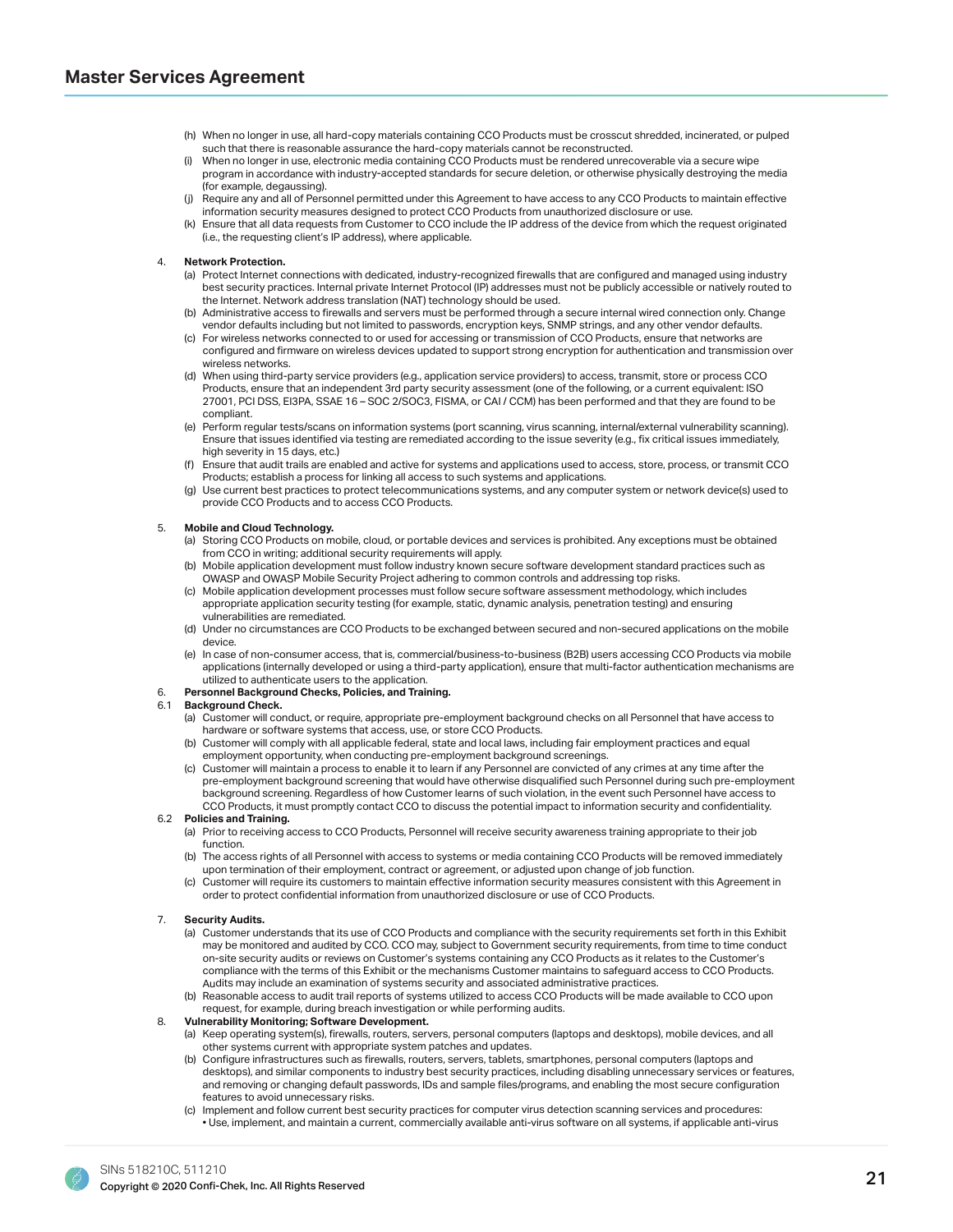technology exists.

- . Ensure that all anti-virus software is current, actively running, and generating audit logs; ensure that anti-virus software is enabled for automatic updates and perform scans on a regular basis.
- If you suspect an actual or potential virus infecting a system, immediately cease accessing the system and do not resume the inquiry process until the virus has been eliminated.

#### 9. **Security Incidents.**

- (a) Customer will have a documented plan and associated procedures in case of an information security incident. The plan must clearly articulate the responsibilities of Personnel and identify relevant notification parties.
- (b) Unless prohibited by law, Customer will notify CCO of any security breach involving (i) the theft, loss or unauthorized disclosure, acquisition, access to or misuse of the CCO Products in the possession or control of Customer; or (ii) a compromise of the confidentiality and/or integrity of any hardware, software, network, or telecommunications or information technology systems used by Customer to transmit, store, process or otherwise handle the CCO Products ("Security Breach") as soon as Customer knows or reasonably suspects that such Security Breach exists or did exist, and in any event within twenty-four (24) hours of such knowledge or suspicion. In the event Customer is prohibited by law from providing such notice, it will nonetheless provide as much of the foregoing information as it is permitted to provide under law at the earliest practicable time it is permitted to do so under law.
- 10. Head Security Designate. In addition to the above, following requirements apply where Customer or its Personnel are provided access to CCO Products directly or via the Internet ("Internet Access"):
	- (a) Customer agrees to identify to CCO in writing an employee; it has designated to act on its behalf as a primary interface with CCO on systems access related matters. This individual will be identified as the "Head Security Designate." Customer's Head Security Designate will be responsible for establishing, administering and monitoring all Customer Personnel's access to CCO Products which are delivered by Internet Access, or approving and establishing Security Designates to perform such functions
- Customer will limit the dissemination of the CCO Data Products to appropriate employees whose duties justify the need to know such CCO Data Products and will require that all such employees are first subject to obligations of confidentiality substantially similar to those contained herein. Head Security Designate must immediately report any suspicious or questionable activity to CCO regarding access to CCO Products and must disable access by any employee if it is or may become likely to result in a security threat, the release or compromise of CCO Products or if the employee 's employment is terminated by Customer. CCO reserves the right to temporarily suspend any accounts it deems a security threat.

#### 11. Additional Security Terms.

- (a) Customer acknowledges and agrees that Customer and each of its Personnel has an ongoing obligation to protect and ensure the confidentiality, privacy, security, and integrity of CCO Products, and the standards embodied in this Agreement are merely minimum standards of conduct in furtherance of the foregoing continuing obligation.
- (b) CCO may provide written notice to Customer of updates to CCO's information security requirements ("Updated Security Requirements"). Customer will comply with the Updated Security Requirements following a mutually agreed upon and reasonable period of time after agreeing to them in writing; provided that if the parties cannot reasonably agree to a period of time for Customer's compliance, or if Customer fails to provide CCO with a written certification of compliance within thirty (30) days after the agreed-upon compliance date, then CCO may terminate this Agreement in accordance with the Contract Disputes Act and refund Customer a pro rata portion of the unused fees already paid.
- (c) Before using any third-party service providers to access, transmit, or store CCO Products, Customer must obtain the prior written consent of CCO. Additional requirements and documentation may be required by CCO.

#### 12. **Reserved**